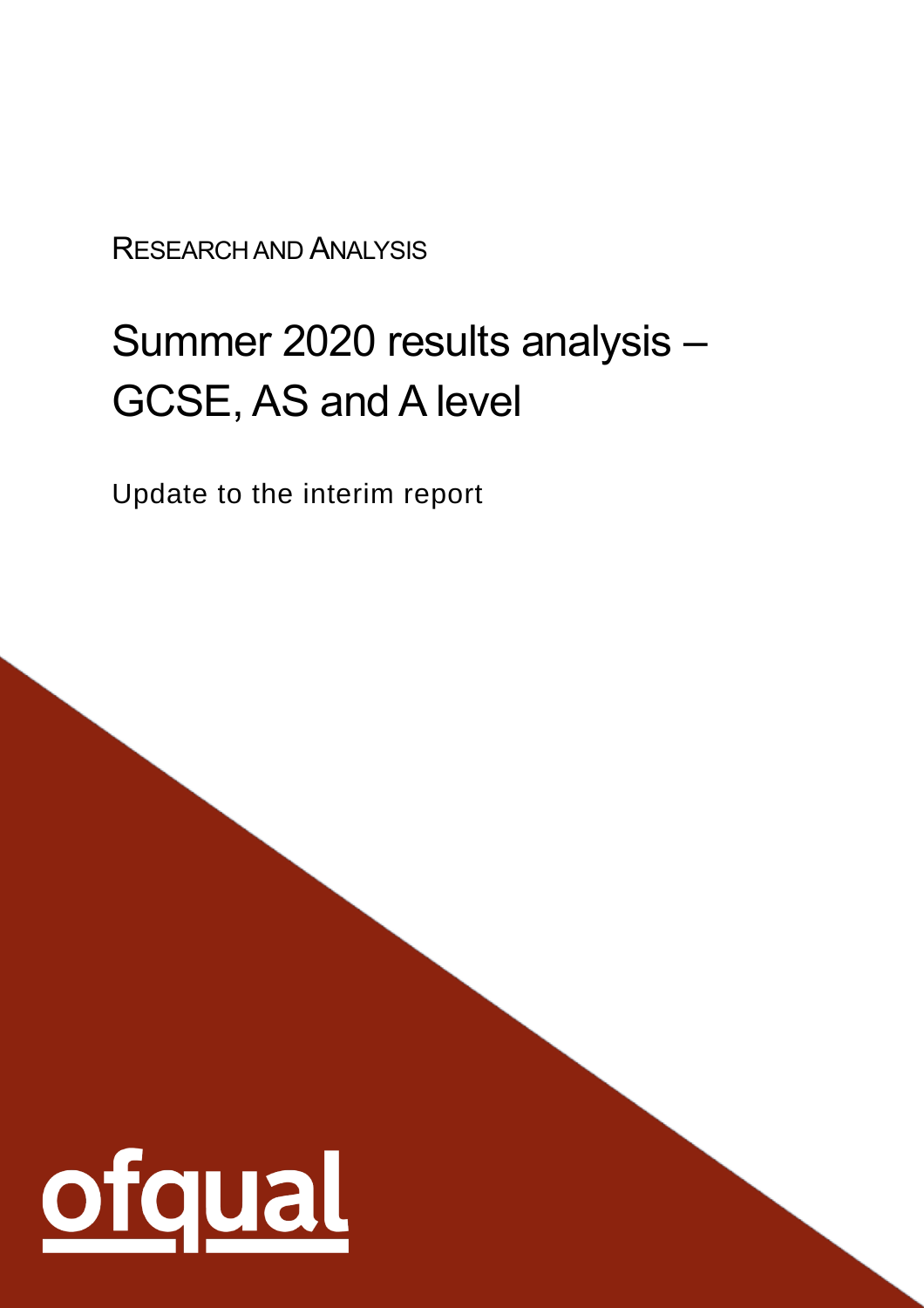# **Contents**

| Updated analyses of AS and A level summer 2020 results 4                       |  |
|--------------------------------------------------------------------------------|--|
|                                                                                |  |
|                                                                                |  |
|                                                                                |  |
|                                                                                |  |
|                                                                                |  |
| Outcomes for all centres and centres with small cohorts – calculated grades 10 |  |
|                                                                                |  |
|                                                                                |  |
|                                                                                |  |
|                                                                                |  |
|                                                                                |  |
|                                                                                |  |
|                                                                                |  |
|                                                                                |  |
|                                                                                |  |
|                                                                                |  |
|                                                                                |  |
|                                                                                |  |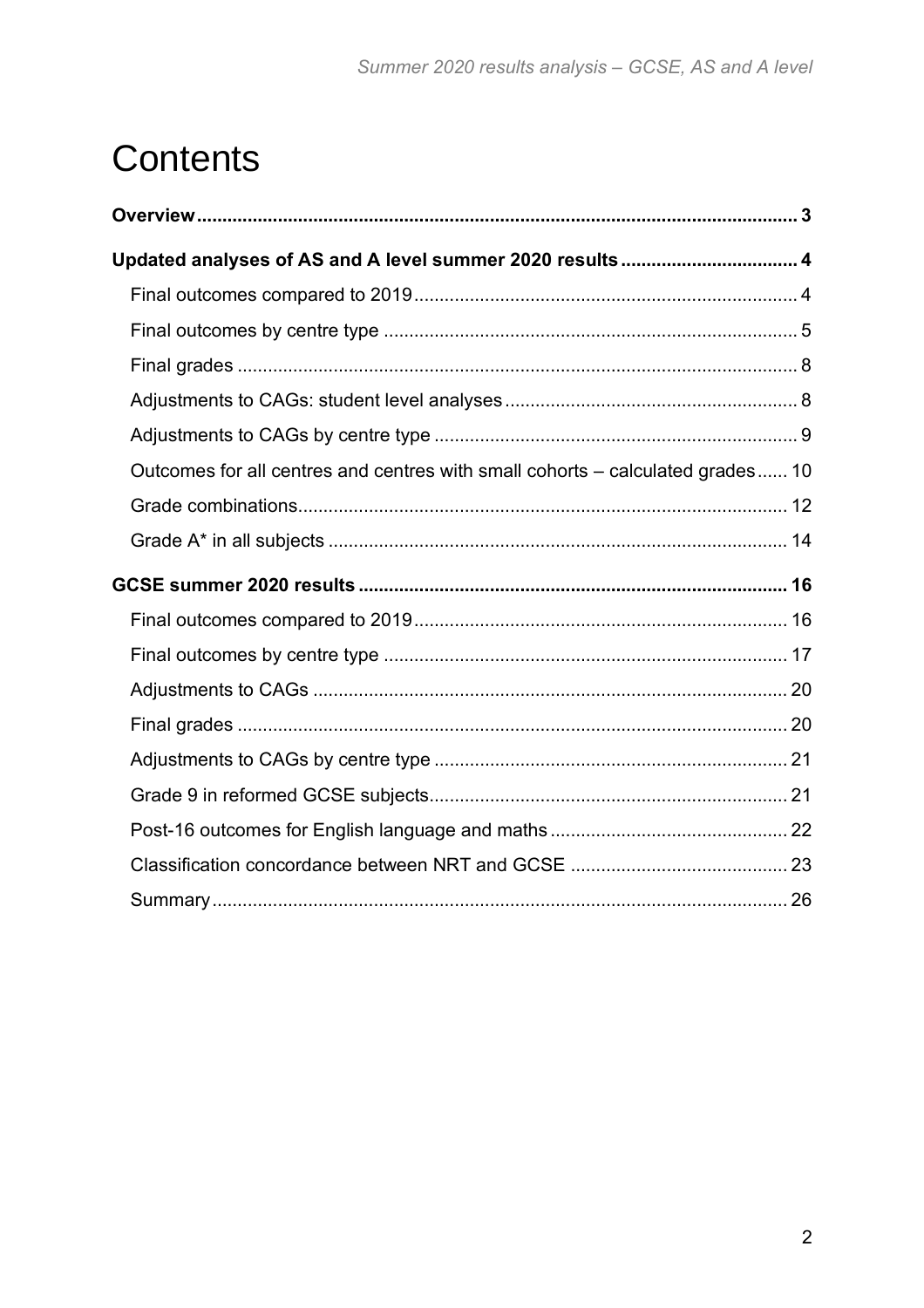## <span id="page-2-0"></span>**Overview**

On AS and A level results day (13 August 2020), Ofqual published analyses of results based on the calculated grades awarded to students, following the standardisation of centre assessment grades (CAGs). This was part of our interim [report,](https://www.gov.uk/government/publications/awarding-gcse-as-a-levels-in-summer-2020-interim-report)<sup>1</sup> that provided details of the approach to awarding grades in summer 2020. The analyses in the interim report focused on students' results based on the calculated grades and provided comparisons of results to previous years and by different institution types, for example. The publication of the interim report preceded the [decision to award students the higher of their CAG or calculated grade,](https://www.gov.uk/government/news/statement-from-roger-taylor-chair-ofqual) announced on 17 August 2020.

The following report updates the analyses in the interim report for AS and A level, focusing on the final grades that were awarded to students – their CAG, or calculated grade, whichever was higher. The report also includes analyses for GCSE, that have not previously been published. We are publishing these analyses in the interests of transparency and so that stakeholders interested in the outcomes of the standardisation model and/or CAGs/final grades have a more complete picture. As in the interim report, we focus on results for students in England as Ofqual does not regulate reformed qualifications in Wales and Northern Ireland.

Following the decision to award students the higher of their CAG or calculated grade, the final grades awarded to the vast majority of students were the same as their CAG. As such, this report focuses on the calculated and final grades, since any analyses of CAGs are similar to those based on final grades. However, if relevant, analyses relating to the CAGs are also referred to. For clarity, the analyses therefore refer to:

- CAGs the centre assessment grades submitted by centres
- calculated grades the grades resulting from the standardisation process
- final grades the higher of the CAG or calculated grade

The analyses are all based on data submitted to Ofqual by exam boards around a week before results were issued. This is to ensure that the analyses include the same candidates, regardless of whether the calculated grades, final grades or CAGs are being considered (the final grades are therefore defined as the higher of the CAG or calculated grade). Given that the data is from around a week before results were issued, there is a small amount of missing data for results that were not processed at that time. This is unlikely, however, to impact on the conclusions that can be drawn from any of the analyses.

<sup>&</sup>lt;sup>1</sup> Referred to as our 'interim report' throughout this document.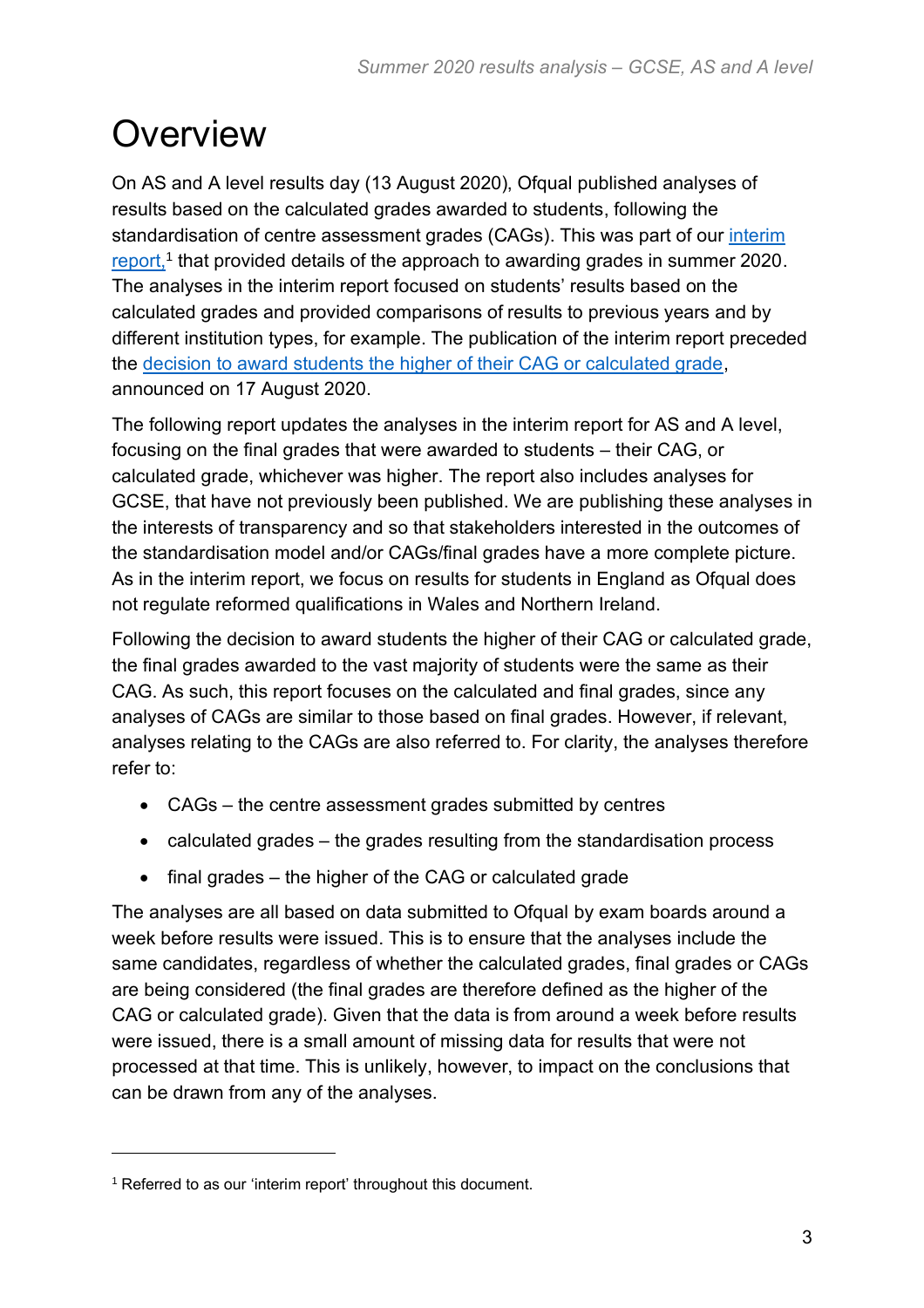A detailed explanation of the approach to standardising CAGs, prior to the decision to award the higher of the CAG or calculated grade, is provided in our interim report and our [Requirements for exam boards,](https://www.gov.uk/government/publications/requirements-for-the-calculation-of-results-in-summer-2020) both published on 13 August 2020. Further information on the standardisation model is therefore not included here.

We have also published a separate report examining whether the process of [awarding grades to candidates in summer 2020 introduced bias in outcomes](https://www.gov.uk/government/publications/student-level-equalities-analyses-for-gcse-and-a-level) that can be attributed to their known protected characteristics or socio-economic status. Our analyses showed that there is no evidence that either the calculated grades or the final grades awarded this year were systematically biased against candidates with protected characteristics or from disadvantaged backgrounds.

# <span id="page-3-0"></span>Updated analyses of AS and A level summer 2020 results

This section provides an update to the analyses published in our interim report for AS and A level, focusing on the final grades awarded to students (our interim report focused on calculated grades). We also include further analyses based on the calculated or final grades, given requests for data that we have received since results day. Where appropriate, the analyses that we published on results day are referred to throughout this report. However, the actual figures from those analyses are only replicated where they are likely to provide useful context for the discussion.

## <span id="page-3-1"></span>Final outcomes compared to 2019

In our interim report, we published overall outcomes and outcomes by subject for AS and A level, based on results as of 13 August (AS and A level results day). These results were based on the calculated grades resulting from the standardisation process, and reproduced the figures published by JCQ.<sup>2</sup> As discussed in our interim report, these figures showed that overall outcomes were slightly higher than 2019 across the grade range. Further, outcomes had increased by a greater extent at some grades – and in some subjects – than others.

Following the decision to award students the higher of their CAG or calculated grade, [JCQ published updated results based on the final grades awarded to students.](https://www.jcq.org.uk/examination-results/)<sup>3</sup>

<sup>2</sup> Outcomes are grouped according to the subject categories used by JCQ.

<sup>&</sup>lt;sup>3</sup> Note that JCQ results, and any outcomes published in this report, are cumulative percentages unless otherwise noted – for example, grade A outcomes refer to grade A and above).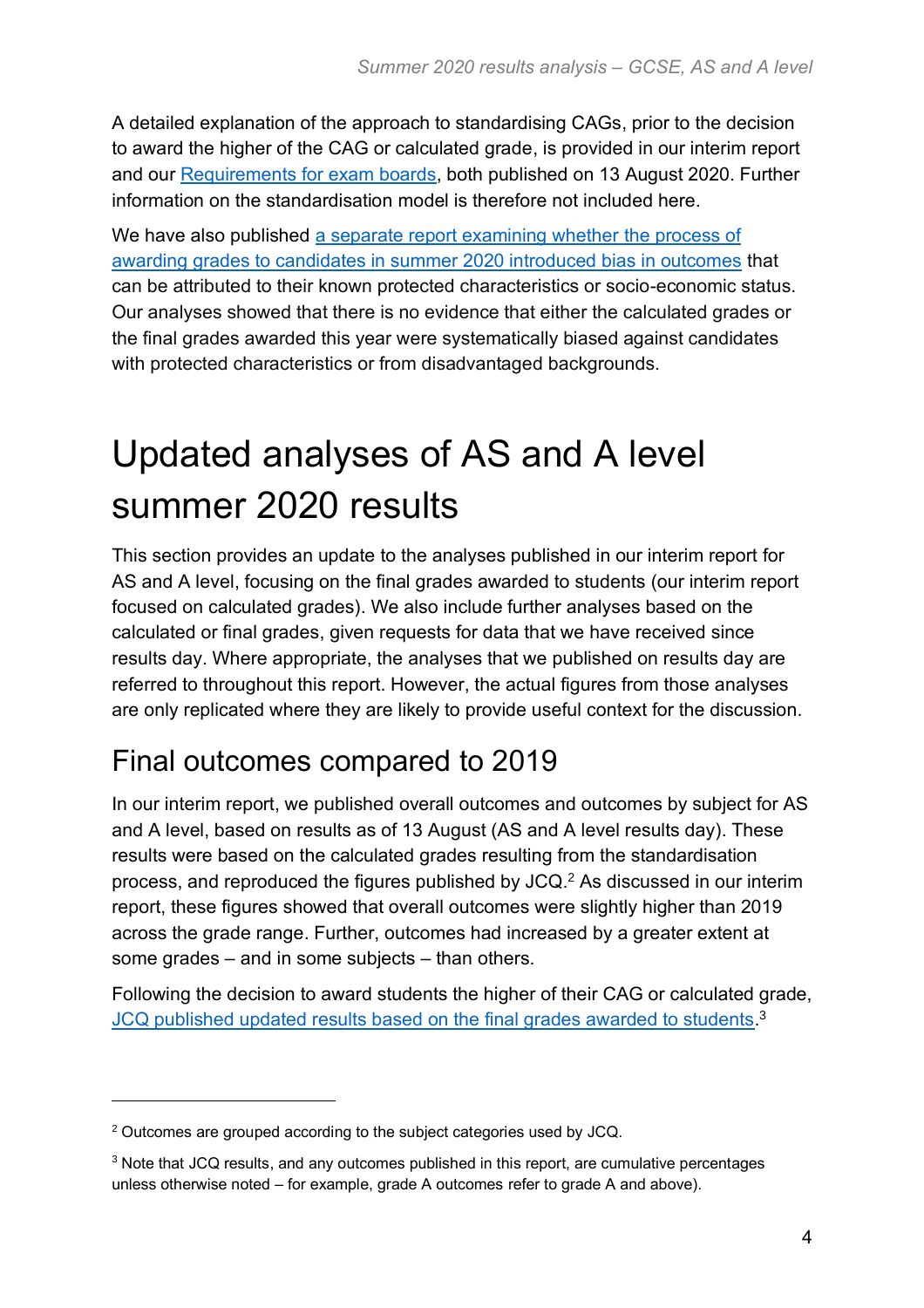We have not replicated those figures here since they are available on the JCQ website, but consider them briefly to provide context for the other analyses in this report.

The final results data published by JCQ show that, for learners in England, outcomes have increased significantly for both AS and A level across the grade range compared to 2019 (note that any comparisons to 2019 are considered as percentage point [pp] changes throughout this report). The greatest increase for A level was at grade B (+14.3pp), followed by grades A (+12.9pp) and C (+12.0pp). The smallest increase was at grade E (+2.2pp), though this is not surprising given that, in a typical year, the majority of candidates achieve a grade E or above (in 2019, only around 2.5% of candidates did not achieve a grade E or above at A level). For AS, the greatest increase was at grade C (+16.1pp), followed by grades D (14.4pp) and B (+12.0pp). Note that the entry for AS has dropped by over a third compared to 2019 though, so it is difficult to make any comparisons over time.

The JCQ figures also show that, although outcomes increased in all subjects, the extent of these increases is not consistent. For example, at A level, the increase in outcomes at grade A is greatest in 'other' modern foreign languages<sup>4</sup> and music (+22.3pp and +22.1pp, respectively) and smallest in maths (9.0pp). We have published [analyses relating to inter-subject comparability](https://www.gov.uk/government/publications/inter-subject-comparability-in-gcses-and-a-levels-in-2020)

## <span id="page-4-0"></span>Final outcomes by centre type

On A level results day, we published outcomes by centre type at grades A and C (and above) for A level, for centres with entries in 2018, 2019 and 2020 (see section 9.5 of our interim report). This was based on the calculated grades awarded to students, and showed that the change in outcomes compared to 2019 was greater in some centre types that others, primarily due to variations in the proportion of centres with small cohorts (students in small cohorts received their CAG, since the statistical evidence was not sufficiently reliable, due to low numbers, to standardise the CAGs in those centres – see section 8.4 of our interim report).

The outcomes by centre type based on the calculated and final grades awarded to students at grades A\*, A and C (and above) are shown below compared to 2019 in Table 2 (again only including those centres with entries in both years).<sup>5</sup>

<sup>4</sup> 'Other' modern foreign languages include all languages except French, German and Spanish.

<sup>&</sup>lt;sup>5</sup> As in the interim report we have focused on A level because the entries for AS are small and declining, meaning that it is difficult to make comparisons over time. Further, when breaking down the outcomes by centre type, the number of centres in some groups is relatively low.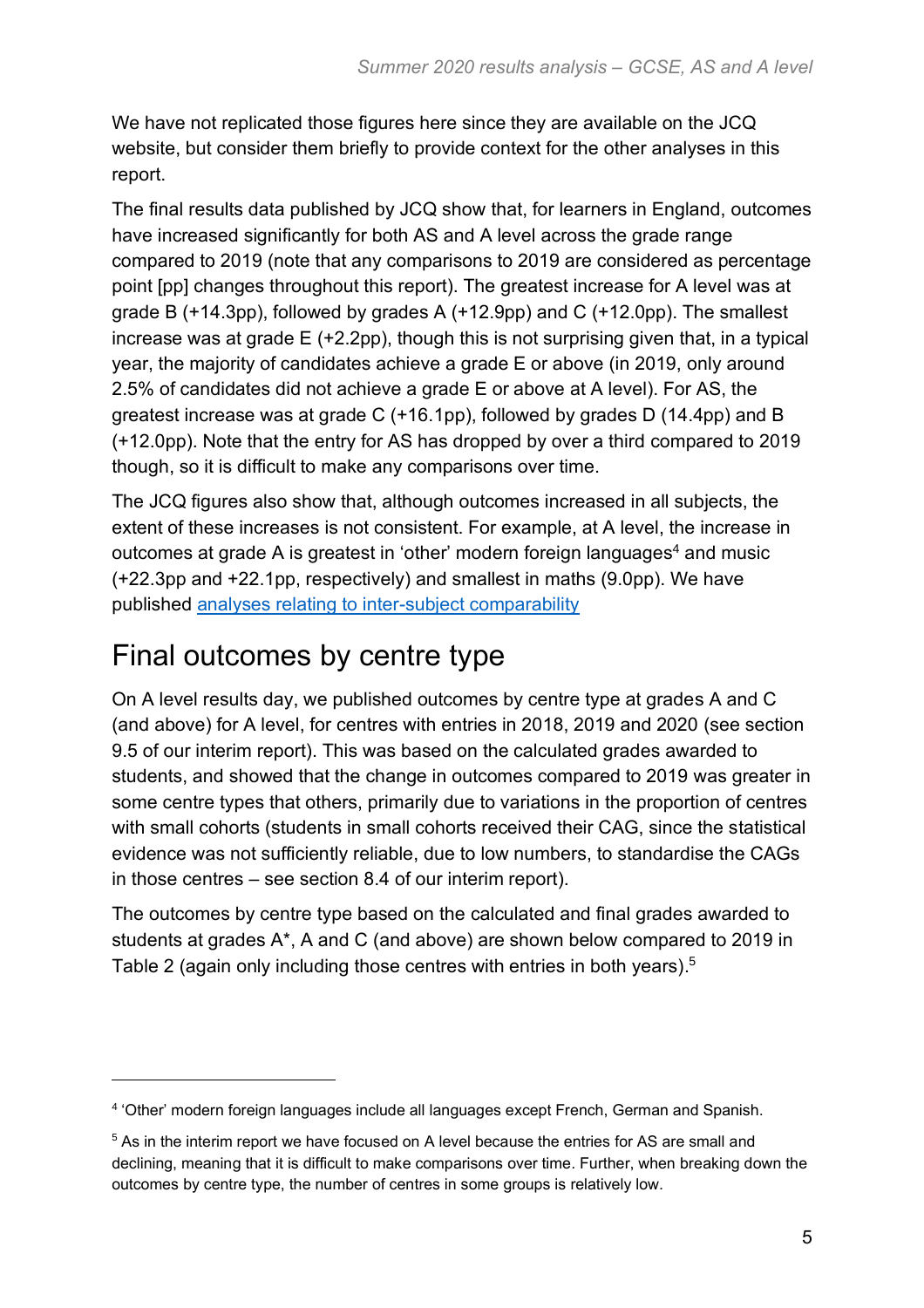Here, the outcomes are broken down by 10 centre types.<sup>6</sup> It is clear that the differences in final grades compared to 2019 vary depending on the type of centre and by grade, and that many of these differences are considerably larger than those based on the calculated grades.

At the higher grades (A\* and A), the increase in outcomes based on final grades (as a percentage point change) is greatest for 'other'<sup>7</sup> and independent centres. When considering outcomes at grade C though, the increase is greatest for 'other' centres, secondary modern centres and FE establishments. To some extent, the differences between centre types are likely to reflect the nature of the cohorts within these centres. Outcomes for independent centres at grades A\* and A in a typical year are considerably higher than for the majority of other centre types (with the exception of selective centres at A\*). As such, there are more candidates around the top of the grade range – and any change in outcomes is therefore likely to be greatest at the top of the grade range. Conversely, for FE establishments, the percentage of students achieving the top grades in a typical year is much lower, and it is likely that candidates are clustered around the middle of the grade range.

<sup>&</sup>lt;sup>6</sup> Some centre types were grouped in the interim report.

<sup>&</sup>lt;sup>7</sup> 'Other' centres include: colleges of higher education, university departments, tutorial colleges, language schools, special schools, pupil referral units (PRU), HM Young Offender Institutions, HM Prisons and training centres.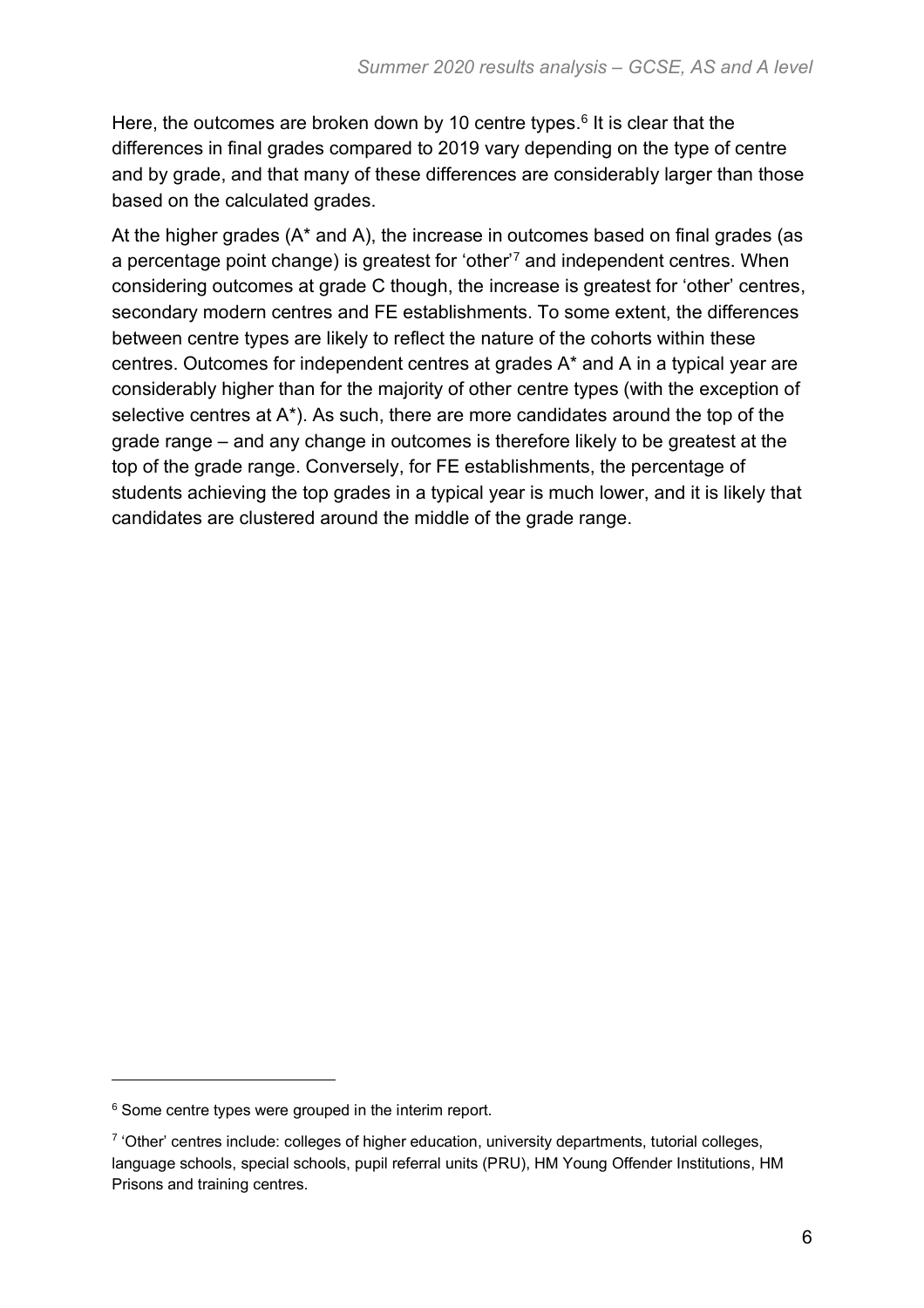| Centre Type                | N centres | Entries 2019 | Entries 2020 | Change in entries |
|----------------------------|-----------|--------------|--------------|-------------------|
| Academy                    | 1,187     | 302,107      | 296,964      | $-5,143$          |
| <b>FE Establishment</b>    | 88        | 21,959       | 22,917       | 958               |
| Free Schools               | 43        | 7,704        | 8,821        | 1,117             |
| Independent                | 554       | 102,600      | 98,735       | $-3,865$          |
| Other (inc priv cands)     | 113       | 8,030        | 7,582        | -448              |
| Sec Comp or Middle         | 517       | 109,200      | 106,436      | $-2,764$          |
| Secondary Modern           | 33        | 4,387        | 4,458        | 71                |
| <b>Secondary Selective</b> | 72        | 31,252       | 31,239       | $-13$             |
| Sixth Form College         | 108       | 119,139      | 119,048      | $-91$             |
| <b>Tertiary College</b>    | 30        | 19,510       | 19,606       | 96                |

*Table 1. A level entries by centre type compared to 2019*

#### *Table 2. A level outcomes by centre type for calculated grades and final grades compared to 2019<sup>8</sup>*

|                            | 2019<br>2019<br>2019 |      | Calc | Calc  | Calc | Final | Final | Final | Calc-<br>Calc- |         | Calc-  | Final- | Final- | Final- |      |
|----------------------------|----------------------|------|------|-------|------|-------|-------|-------|----------------|---------|--------|--------|--------|--------|------|
| Centre Type                | $A^*$                | A    | C    | 2020  | 2020 | 2020  | 2020  | 2020  | 2020           | 2019 A* | 2019 A | 2019 C | 2019   | 2019   | 2019 |
|                            |                      |      |      | $A^*$ | A    | C.    | $A^*$ | A     | C.             |         |        |        | $A^*$  |        |      |
| Academy                    | 6.8                  | 23.1 | 74.6 | 7.7   | 25.4 | 77.2  | 13.0  | 35.9  | 87.0           | 1.0     | 2.3    | 2.6    | 6.2    | 12.8   | 12.4 |
| FE Establishment           | 2.8                  | 12.3 | 63.9 | 3.2   | 13.7 | 66.4  | 6.8   | 23.9  | 80.2           | 0.4     | 1.5    | 2.5    | 4.0    | 11.6   | 16.3 |
| Free Schools               | 7.6                  | 26.2 | 72.6 | 9.4   | 29.0 | 76.2  | 15.3  | 39.8  | 87.0           | 1.9     | 2.8    | 3.6    | 7.7    | 13.6   | 14.5 |
| Independent                | 15.7                 | 43.3 | 87.1 | 19.1  | 48.7 | 90.0  | 27.1  | 60.4  | 95.7           | 3.4     | 5.4    | 2.9    | 11.3   | 17.1   | 8.6  |
| Other (inc priv cands)     | 6.5                  | 21.2 | 64.2 | 9.4   | 29.4 | 74.2  | 15.3  | 41.1  | 86.6           | 3.0     | 8.2    | 10.0   | 8.8    | 19.9   | 22.4 |
| Sec Comp or Middle         | 5.3                  | 19.5 | 71.5 | 6.4   | 22.1 | 74.9  | 11.3  | 32.7  | 85.7           | 1.1     | 2.7    | 3.4    | 6.0    | 13.2   | 14.2 |
| Secondary Modern           | 4.6                  | 16.4 | 65.2 | 5.3   | 19.5 | 72.9  | 9.7   | 27.9  | 82.4           | 0.7     | 3.1    | 7.7    | 5.1    | 11.5   | 17.2 |
| <b>Secondary Selective</b> | 11.6                 | 36.0 | 83.4 | 12.9  | 37.3 | 83.8  | 19.8  | 48.7  | 91.7           | 1.3     | 1.3    | 0.4    | 8.2    | 12.8   | 8.3  |
| Sixth Form College         | 6.1                  | 21.9 | 74.4 | 6.4   | 22.0 | 74.5  | 10.4  | 31.5  | 84.6           | 0.3     | 0.2    | 0.1    | 4.3    | 9.7    | 10.2 |
| <b>Tertiary College</b>    | 5.0                  | 20.4 | 75.2 | 5.9   | 21.5 | 76.9  | 9.3   | 30.1  | 86.0           | 0.9     | 1.1    | 1.7    | 4.2    | 9.7    | 10.8 |

 $8$  Note that any differences are based on unrounded figures throughout this report.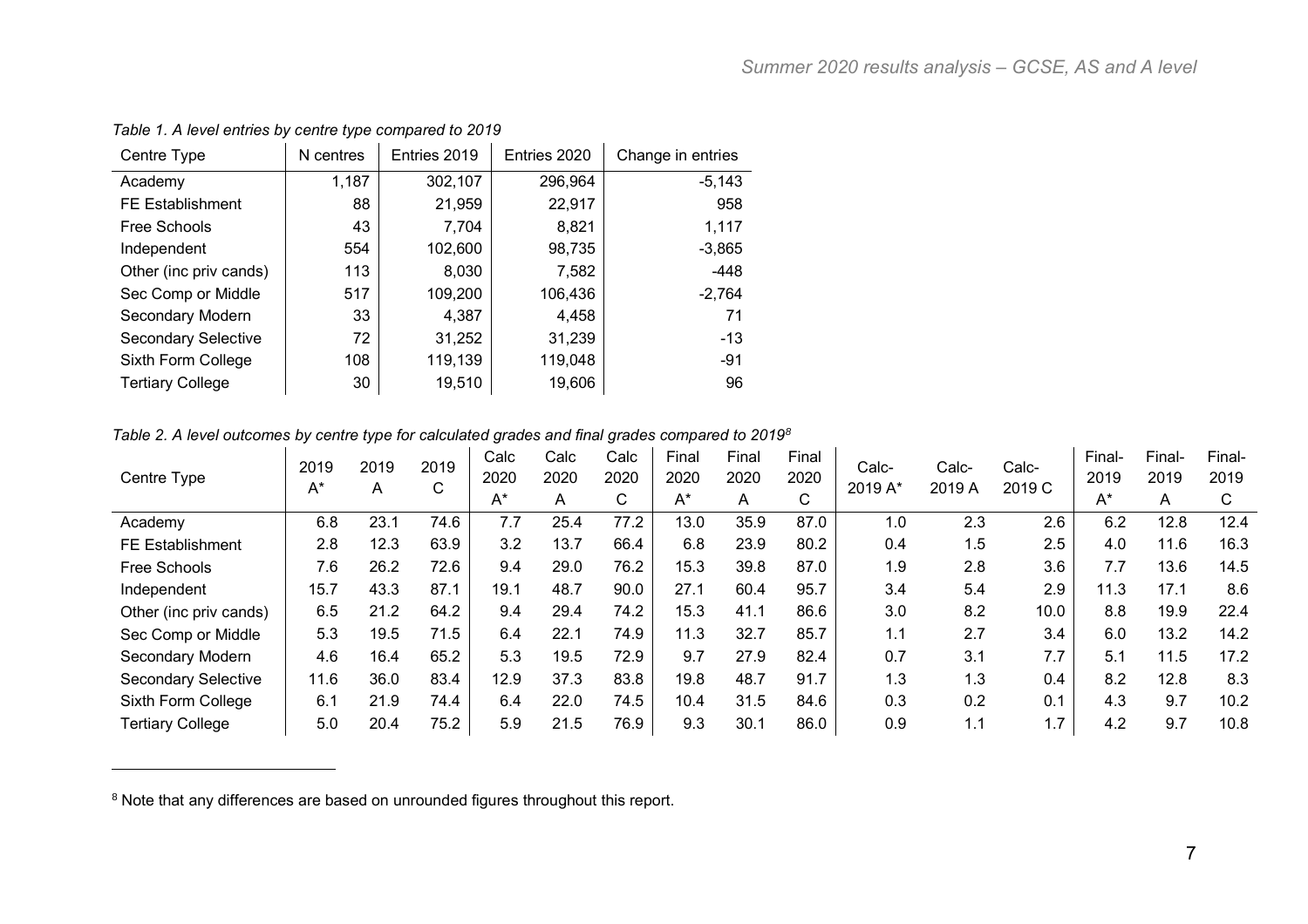## <span id="page-7-0"></span>Final grades

As outlined above, the final grade awarded to students was the higher of their CAG or calculated grade. Data in our interim report showed that, for the majority of students, the calculated grade was the same as the CAG (58.7% for A level and 59.8% for AS). This data also showed that only a small proportion of students had a higher calculated grade than their CAG (2.2% for A level and 3.2% for AS).

For the vast majority of entries (97.8% at A level and 96.8% at AS), the final grade received by students was therefore the same as their CAG. This includes instances where the calculated grade was the same as the CAG (just under 60% of these entries), and where the calculated grade was lower than the CAG (the remaining 40%).

| Table 3. Final grades awarded to students – AS and A level |         |                     |                                  |  |  |  |  |  |
|------------------------------------------------------------|---------|---------------------|----------------------------------|--|--|--|--|--|
|                                                            | Totall  | Final grade $= CAG$ | Final grade $=$ calculated grade |  |  |  |  |  |
| A level                                                    | 718.276 | 702.337             | 15.939                           |  |  |  |  |  |
| AS                                                         | 70.505  | 68.259              | 2.246                            |  |  |  |  |  |

## <span id="page-7-1"></span>Adjustments to CAGs: student level analyses

In our interim report, we provided details of the adjustments made to CAGs based on the standardisation process. This analysis was conducted for individual entries, for example if a student entered multiple A levels then these were considered separately, and showed that for just under 59% of entries, the calculated grade was the same as the CAG (as explained above).

Further details about adjustments to CAGs at the student level are provided below.<sup>9</sup> This includes all students who sat at least 1 A level and considers any differences between the CAGs and calculated grades.<sup>10</sup>

Table 4 shows that, of all the students taking at least 1 A level, the majority (around 55%) had an adjustment (either upwards or downwards) to at least one (but not all) of their CAGs based on the standardisation process. A minority (around 15%) of students had no adjustment to any of their CAGs, while the remainder had adjustments to all of their CAGs (around 30%). Those receiving no adjustments to CAGs include students in small cohorts or centres with no historic data, as well as students where the CAG was the same as the calculated grade.

<sup>9</sup> Note that we have not provided figures for AS because the majority of students do not enter multiple AS qualifications.

 $10$  Note that students taking 1 A level could only have had an adjustment to all or none of their CAGs.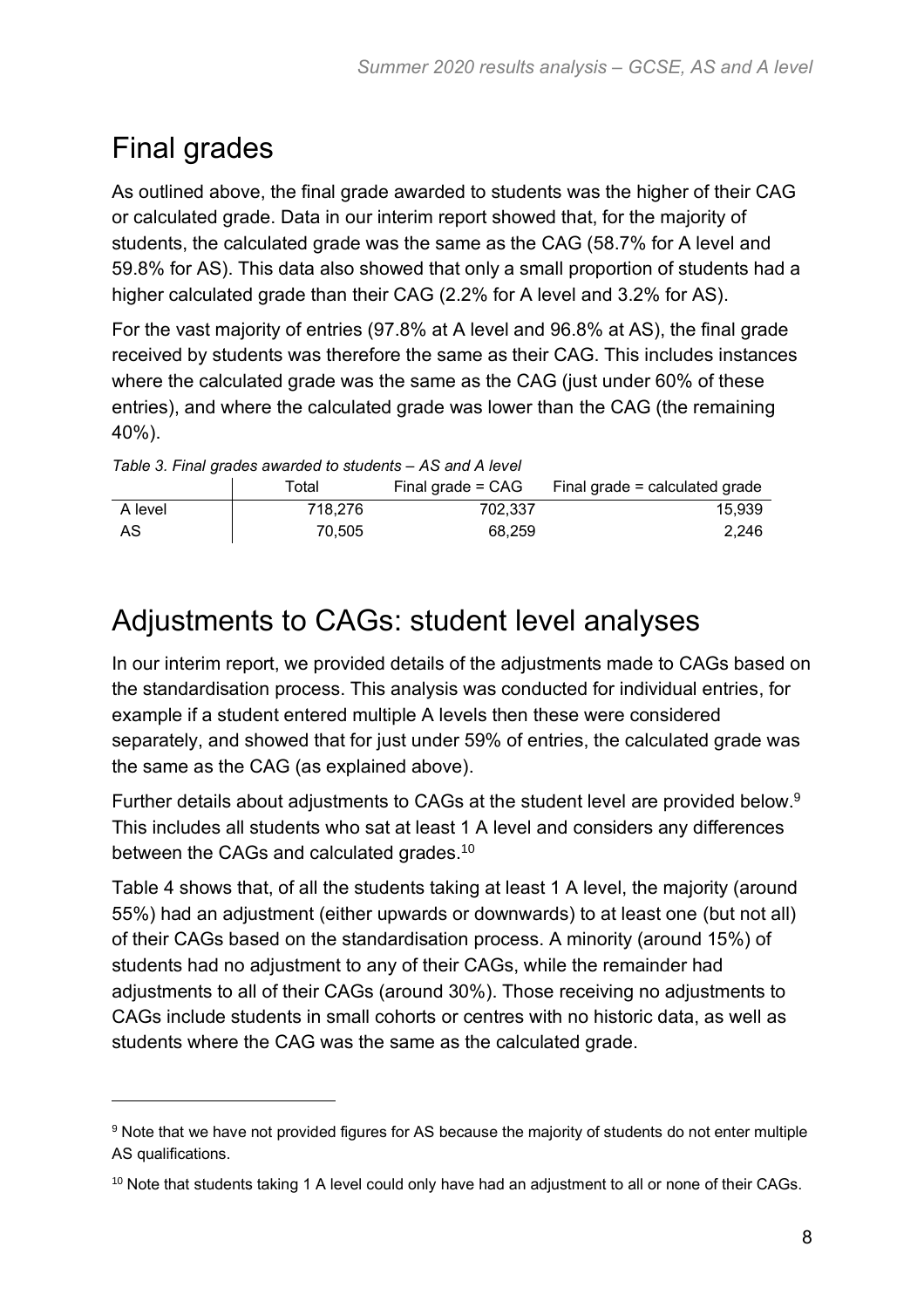Of those students that had an adjustment to at least one (but not all) of their CAGs, the vast majority (92.1%) had only downwards adjustments (Table 5). This is not surprising given the generosity in CAGs compared to previous years' results, and that [one of the aims of the standardisation process was for national outcomes to be](https://www.gov.uk/government/publications/direction-issued-to-the-chief-regulator-of-ofqual)  [broadly aligned to previous years.](https://www.gov.uk/government/publications/direction-issued-to-the-chief-regulator-of-ofqual) A small minority of students (4.1%) had only upwards adjustments, or a mix of upwards and downwards adjustments (3.7%).

*Table 4. Adjustments to A level CAGs by student*

| Grades different from CAG | Number of students | Percent |
|---------------------------|--------------------|---------|
| All                       | 41.436             | 15.1    |
| None                      | 82.190             | 29.9    |
| Some                      | 150.940            | 55.0    |
| Total                     | 274.566            | 100.0   |

*Table 5. Direction of adjustments to A level CAGs by student*

| Grades different from CAG | Number of students | Percent |
|---------------------------|--------------------|---------|
| All downwards             | 177,196            | 92.1    |
| All upwards               | 7.970              | 4.1     |
| Mixed                     | 7.210              | 3.7     |
| Total                     | 192.376            | 100.00  |

#### <span id="page-8-0"></span>Adjustments to CAGs by centre type

This section provides information about the percentage of CAGs that were adjusted by centre type. In interpreting these figures, it is important to bear in mind that they are influenced by the extent to which the CAGs submitted by different schools and colleges were generous, as well as the proportion of small cohorts within particular centres (students in small cohorts received their CAG, since the statistical evidence was not sufficiently reliable to allow standardisation – see section 8.4 of our interim report). As above, we have only provided these figures for A level, given the low entries within some centre types for AS.

Table 6 shows that secondary modern schools, secondary comprehensive schools and FE establishments had the greatest percentage of upwards adjustments to CAGs, while independent schools, secondary modern schools and tertiary colleges had the lowest percentage of downwards adjustments to CAGs. As discussed previously, this is likely to reflect the extent of the generosity in the CAGs, as well as the proportion of small cohorts within each centre type.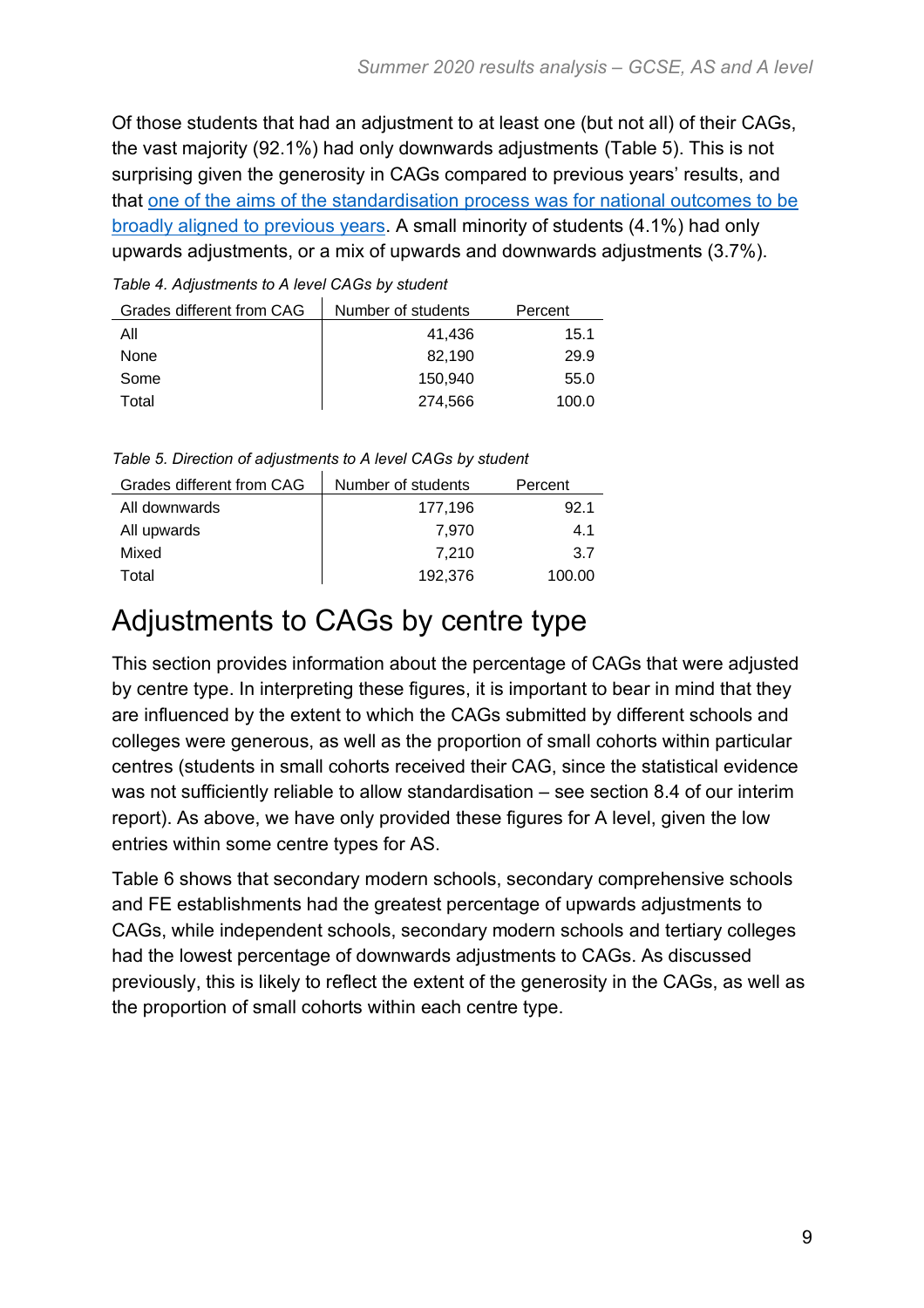|                            | Number of  | % adjusted |              | % adjusted |
|----------------------------|------------|------------|--------------|------------|
| Centre type                | candidates | down       | % unadjusted | up         |
| Academy                    | 297,547    | 39.7       | 57.5         | 2.7        |
| <b>FE Establishment</b>    | 23,352     | 45.6       | 51.5         | 2.9        |
| Free Schools               | 9,389      | 38.9       | 59.9         | 1.2        |
| Independent                | 98,966     | 33.8       | 64.6         | 1.6        |
| Other (inc priv cands)     | 8,046      | 38.1       | 60.5         | 1.4        |
| Sec Comp or Middle         | 106,614    | 41.2       | 55.9         | 2.9        |
| Secondary Modern           | 4,469      | 34.5       | 62.5         | 3.0        |
| <b>Secondary Selective</b> | 31,239     | 39.1       | 59.4         | 1.5        |
| Sixth Form College         | 119,048    | 39.8       | 59.1         | 1.1        |
| <b>Tertiary College</b>    | 19,606     | 34.7       | 63.1         | 2.2        |
| <b>All Centres</b>         | 718,276    | 39.1       | 58.7         | 2.2        |

#### <span id="page-9-0"></span>Outcomes for all centres and centres with small cohorts – calculated grades

As we have set out above, CAGs for students in small cohorts were not standardised, since the statistical evidence was not sufficiently reliable due to the low numbers. Given the generosity in CAGs, it is therefore not surprising that, for calculated grades, outcomes for candidates within small cohorts are generally higher than outcomes for candidates in all centres. This is true for candidates in all the different types of centre. This is shown below in Table 7, which shows the outcomes for all centres compared to the outcomes for candidates in a small cohort, for grades A\*, A and C at A level, by centre type.

Note that the majority of centres are likely to have a small cohort in at least 1 subject, but some centres will have small cohorts in multiple subjects (and possibly all subjects). This is also likely to differ by centre type. The number of candidates in small cohorts is also small relative to the overall cohort – and it is possible that the ability of the candidature differs between the candidates in all centres and those within small cohorts. This might also explain some of the differences in outcomes.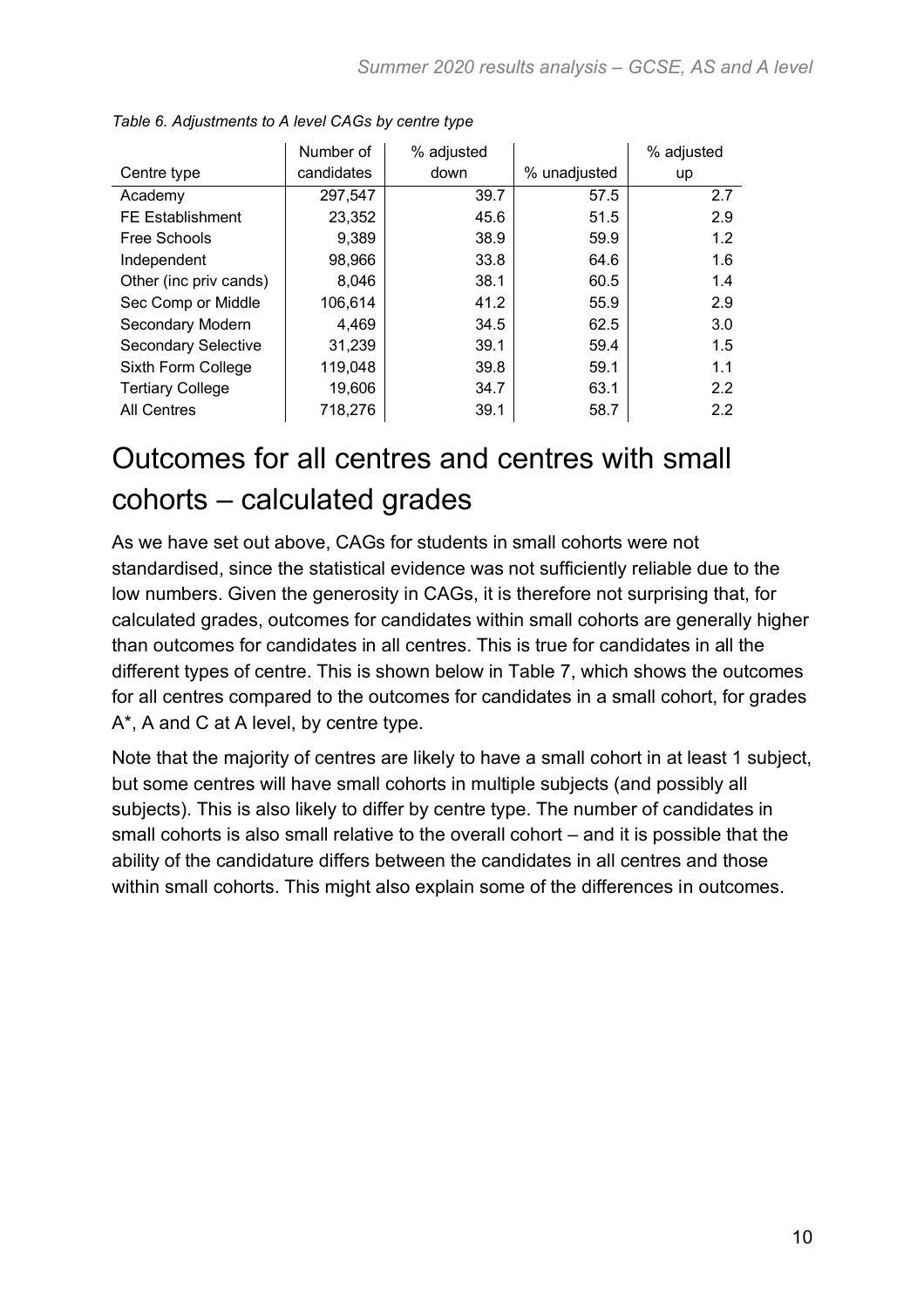| Centre Type                | Total candidates<br>- all centres | All centres<br>$A^*$ | All centres<br>A | All centres<br>С | <b>Total candidates</b><br>- small cohorts | Small<br>cohorts A* | Small<br>cohorts A | Small<br>cohorts C |
|----------------------------|-----------------------------------|----------------------|------------------|------------------|--------------------------------------------|---------------------|--------------------|--------------------|
| Academy                    | 297,547                           | 7.7                  | 25.4             | 77.2             | 13,028                                     | 12.0                | 35.2               | 87.9               |
| <b>FE Establishment</b>    | 23,352                            | 3.2                  | 13.8             | 66.3             | 1,370                                      | 6.3                 | 25.5               | 76.4               |
| Free Schools               | 9,389                             | 9.3                  | 28.8             | 76.2             | 1,627                                      | 13.0                | 36.9               | 84.9               |
| Independent                | 98,966                            | 19.1                 | 48.7             | 90.0             | 8,242                                      | 26.0                | 59.7               | 94.8               |
| Other (inc priv cands)     | 8,046                             | 9.6                  | 29.8             | 75.0             | 1,858                                      | 12.7                | 40.4               | 86.8               |
| Sec Comp or Middle         | 106,614                           | 6.4                  | 22.2             | 74.9             | 5,715                                      | 12.4                | 36.3               | 87.6               |
| Secondary Modern           | 4,469                             | 5.3                  | 19.5             | 72.9             | 340                                        | 7.3                 | 24.1               | 80.0               |
| <b>Secondary Selective</b> | 31,239                            | 12.9                 | 37.3             | 83.8             | 598                                        | 21.6                | 50.7               | 94.0               |
| Sixth Form College         | 119,048                           | 6.4                  | 22.0             | 74.5             | 720                                        | 16.1                | 45.4               | 91.8               |
| <b>Tertiary College</b>    | 19,606                            | 5.9                  | 21.5             | 76.9             | 183                                        | 8.2                 | 29.5               | 88.0               |

*Table 7. Outcomes for all candidates and candidates in a small cohort – by centre type*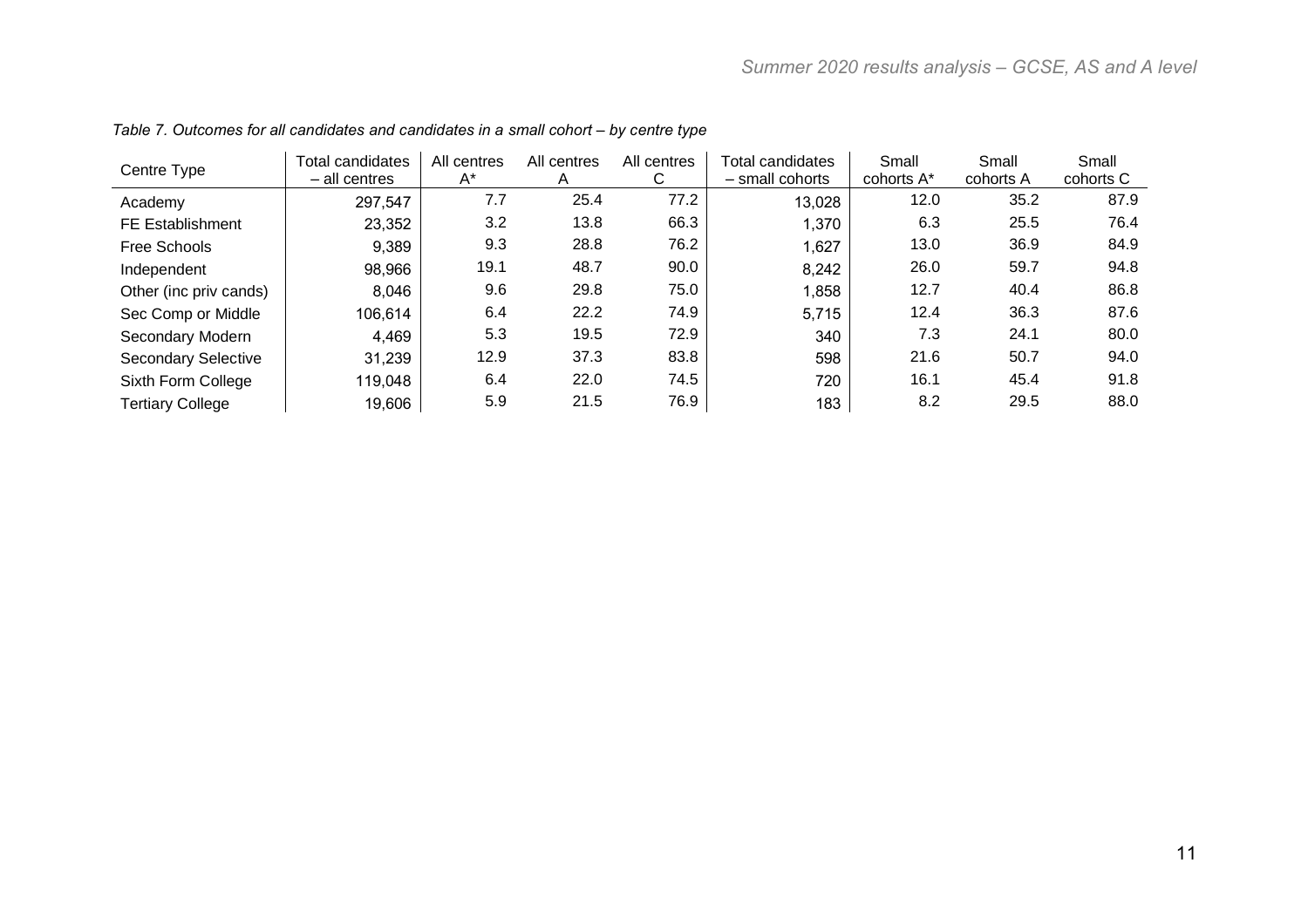#### <span id="page-11-0"></span>Grade combinations

As part of our interim report, we included analyses of the combination of grades received by students taking 3 A levels (the most prevalent number of A levels). Based on the calculated grades, the profile of grade combinations at the student level was broadly similar to previous years. This is illustrated in Figure 1 that is replicated from our interim report (see section 9.6 of our interim report for the underlying data).



*Figure 1. Cumulative percentage of students by A level grade combinations – calculated grades*

Figure 2 provides an update to these analyses, based on students' final grades (the underling percentages and cumulative percentages are available in Table 8). As in the interim report, the figure shows the grade profiles for students taking 3 A levels (the grades they achieved across the 3 qualifications), with attainment decreasing from left to right (3 A\* grades on the left of the plot and 3 U grades on the right). Because there are a large number of different grade combinations possible when a student has sat 3 A levels, we have combined some groups by using the # symbol to represent any grade that is lower than the first grade in each combination. For example, CC# represents students awarded 2 C grades and a grade D, E, or U. The solid lines on the graph show the trajectories for 2017 to 2019, and the points show the results based on the summer 2020 final grades. The percentages are cumulative, such that they include the percentage of students achieving each grade combination or a higher combination. For example, the cumulative percentage for AAA will also include students achieving A\*AA, A\*A\*A, and A\*A\*A\*.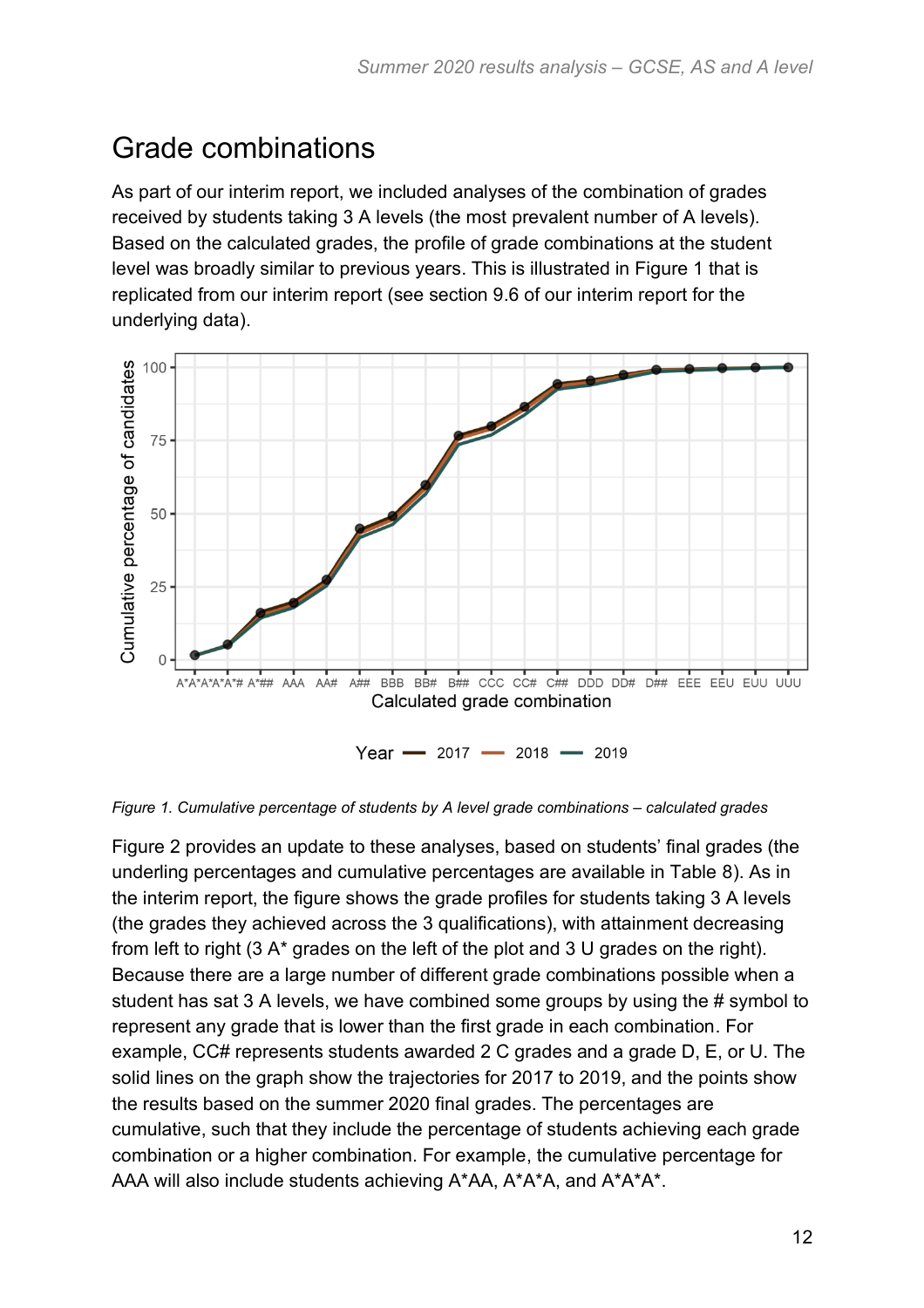Figure 2 shows that, based on the final grades, the grade combinations for individual students are typically higher than in previous years. This can be seen clearly when the cumulative percentage of students awarded each grade combination based on final grades is visualised. This is not surprising given the generosity in the CAGs compared to results in previous years, and because students were awarded the higher of their CAG or calculated grade as their final grade (with the vast majority receiving their CAG).



*Figure 2. Cumulative percentage of students by A level grade combinations – final grades*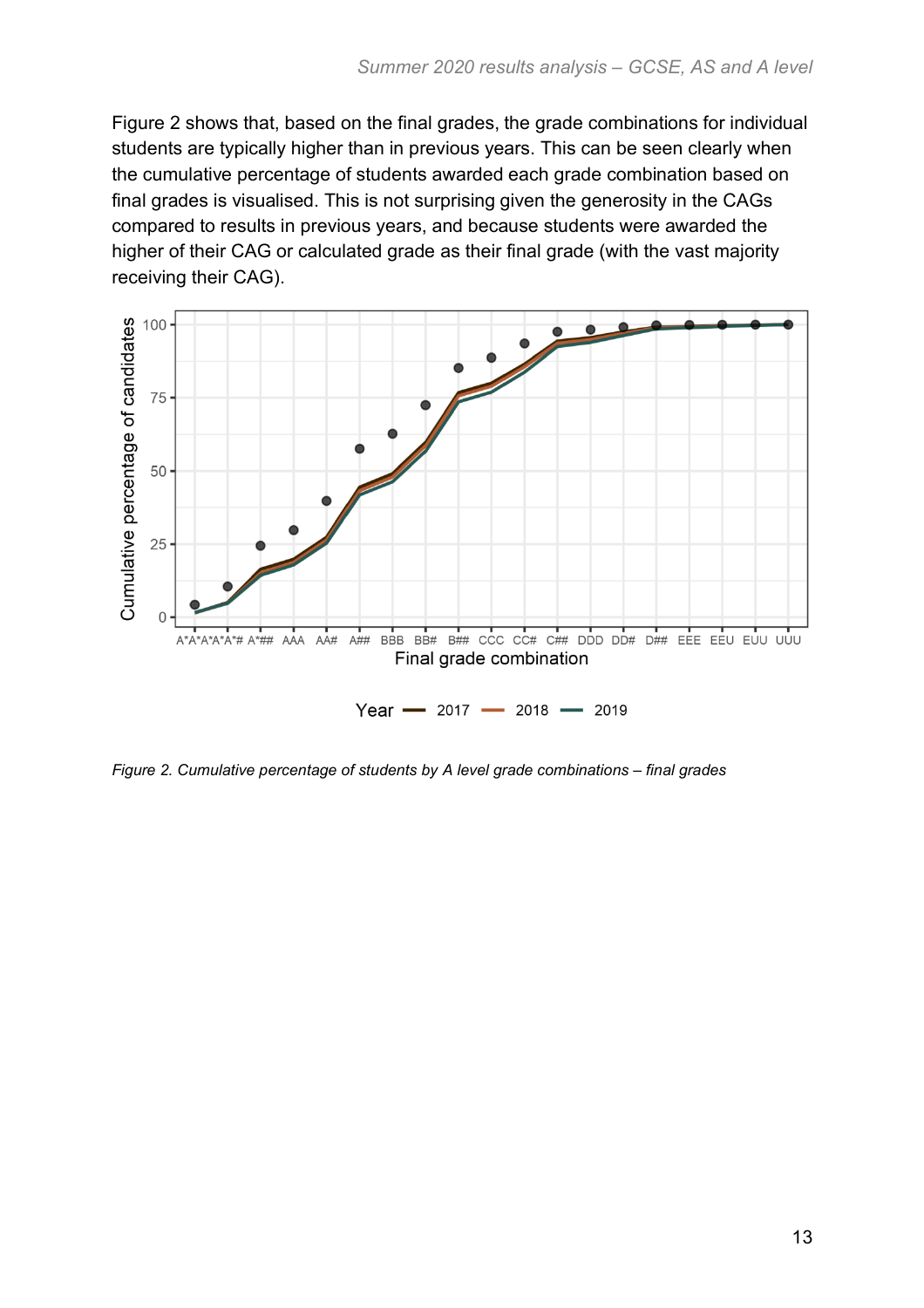|                   |       |       |       |       | Cum%  | Cum%  | Cum%  | Cum%  |
|-------------------|-------|-------|-------|-------|-------|-------|-------|-------|
| Grade combination | %2017 | %2018 | %2019 | %2020 | 2017  | 2018  | 2019  | 2020  |
| $A^*A^*A^*$       | 1.5   | 1.5   | 1.6   | 4.3   | 1.5   | 1.5   | 1.6   | 4.3   |
| $A^*A^*$ #        | 3.6   | 3.4   | 3.1   | 6.3   | 5.1   | 4.8   | 4.8   | 10.6  |
| $A^*$ ##          | 11.3  | 10.3  | 9.6   | 13.9  | 16.4  | 15.1  | 14.3  | 24.5  |
| AAA               | 3.5   | 3.7   | 3.6   | 5.4   | 19.8  | 18.8  | 17.9  | 29.8  |
| AA#               | 7.5   | 7.6   | 7.5   | 9.9   | 27.4  | 26.4  | 25.4  | 39.8  |
| A##               | 17.1  | 16.9  | 16.5  | 17.8  | 44.5  | 43.3  | 41.8  | 57.6  |
| <b>BBB</b>        | 4.6   | 4.7   | 4.5   | 5.2   | 49.1  | 48.0  | 46.3  | 62.7  |
| BB#               | 10.6  | 10.6  | 10.4  | 9.7   | 59.7  | 58.6  | 56.7  | 72.5  |
| <b>B##</b>        | 17.0  | 17.1  | 16.9  | 12.8  | 76.7  | 75.6  | 73.6  | 85.2  |
| CCC               | 3.2   | 3.3   | 3.3   | 3.5   | 80.0  | 78.9  | 76.9  | 88.7  |
| CC#               | 6.5   | 6.7   | 6.9   | 4.8   | 86.5  | 85.6  | 83.8  | 93.5  |
| C##               | 7.8   | 8.0   | 8.7   | 4.0   | 94.3  | 93.6  | 92.5  | 97.6  |
| <b>DDD</b>        | 1.2   | 1.2   | 1.4   | 0.7   | 95.5  | 94.8  | 93.9  | 98.3  |
| DD#               | 2.0   | 2.1   | 2.3   | 0.9   | 97.5  | 97.0  | 96.2  | 99.1  |
| D##               | 1.6   | 1.9   | 2.3   | 0.6   | 99.1  | 98.9  | 98.6  | 99.7  |
| EEE               | 0.2   | 0.3   | 0.4   | 0.2   | 99.4  | 99.2  | 98.9  | 99.9  |
| EEU               | 0.3   | 0.4   | 0.4   | 0.1   | 99.6  | 99.5  | 99.4  | 100.0 |
| <b>EUU</b>        | 0.2   | 0.3   | 0.4   | 0.0   | 99.9  | 99.8  | 99.8  | 100.0 |
| UUU               | 0.1   | 0.2   | 0.2   | 0.0   | 100.0 | 100.0 | 100.0 | 100.0 |

*Table 8. Percentage and cumulative percentage of students awarded A level grade combinations between 2017 and 2020 – final grades*

#### <span id="page-13-0"></span>Grade A\* in all subjects

Our analyses of grade combinations focus on those students who entered 3 A levels. We have also received enquiries about the number of students who received an A\* in all their A levels, regardless of the number of subjects that they entered. This is shown in Table 9 for both calculated and final grades, compared to 2018 and 2019. Note that because this analysis focuses on the number of students (rather than a percentage), any changes in the total entry to A levels may impact on these figures. For example, the total number of A level students is lower in 2020 than in 2018 or 2019.

Based on calculated grades, the number of students receiving an A\* in all their subjects is similar to 2019 – particularly for those taking 3 A levels, the most common number of A levels. When considering the final grades awarded to students, the number of students receiving an A\* in all their subjects is close to double the number of students in 2019, and is over double the number of students in 2018.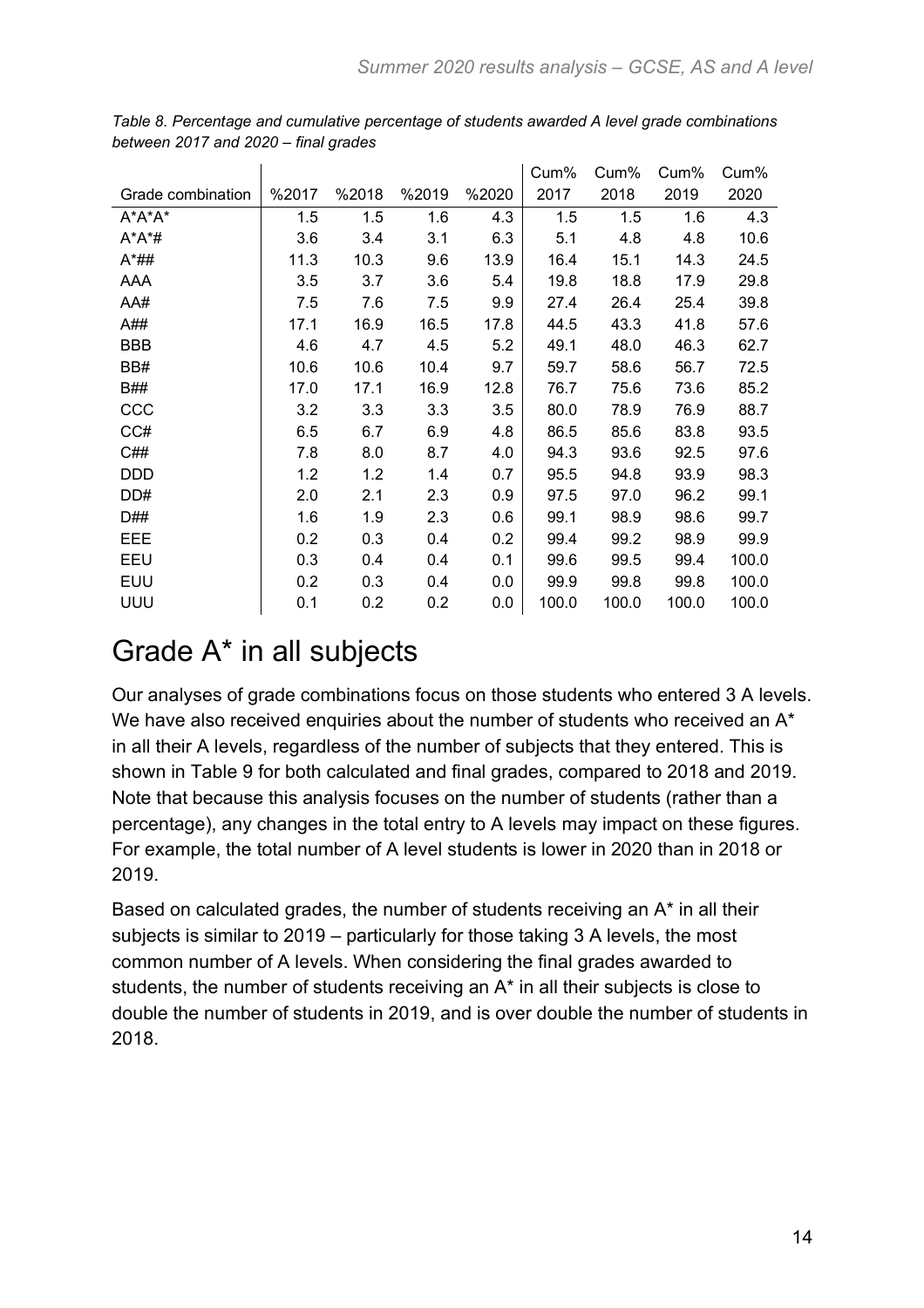<span id="page-14-0"></span>

| Number of A levels | 2018  | 2019  | Calculated grades | Final grades |
|--------------------|-------|-------|-------------------|--------------|
|                    | 2,570 | 2.970 | 2,091             | 2,965        |
| 2                  | 507   | 492   | 551               | 1,056        |
| 3                  | 2,664 | 3,007 | 2,996             | 7,754        |
| 4                  | 1,310 | 1,191 | 1,401             | 2,729        |
| $5+$               | 60    | 28    | 33                | 64           |
| Total              | 7,111 | 7,688 | 7,072             | 14,568       |

*Table 9. Number of students receiving an A\* in all their A level subjects*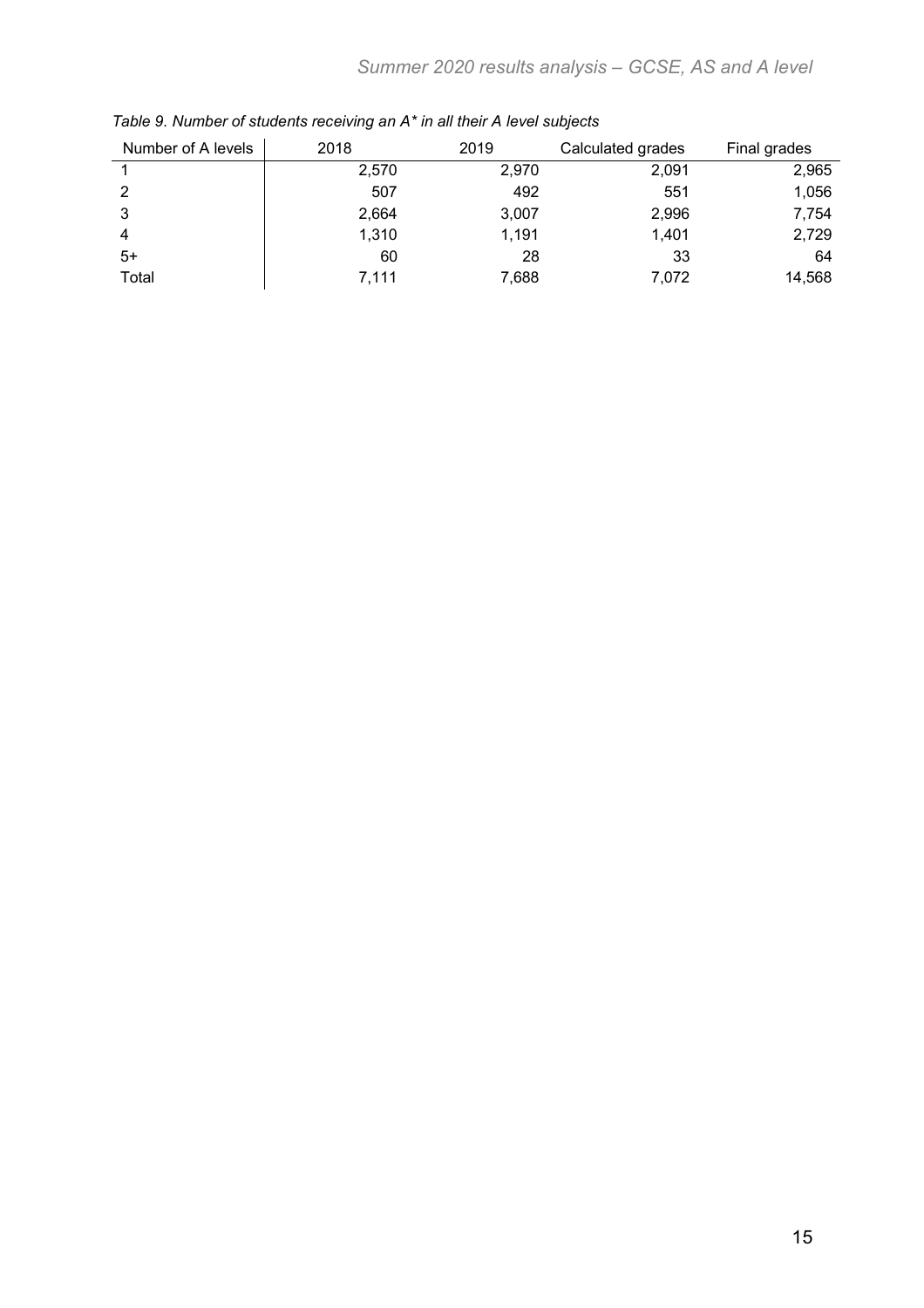# GCSE summer 2020 results

This section provides an overview of analyses for GCSE, focusing on the final grades awarded to students. Given that we have not previously published results based on calculated grades, we also include those analyses here where relevant. The analyses are broadly similar to those undertaken for A level. However, given that students typically take a larger number of subjects at GCSE, some of the A level analyses are not replicated here – in particular, those relating to grade combinations or adjustments to CAGs by student. This is also because those analyses are more relevant to A level results, since they are directly relevant to HE admissions.

## <span id="page-15-0"></span>Final outcomes compared to 2019

As with AS and A level, JCQ has published final results for GCSE based on students being awarded the higher of their CAG or calculated grade.<sup>11</sup> Again, we have not replicated those figures here since [they are available via the JCQ website,](https://www.jcq.org.uk/examination-results/) but we provide a summary below for context to the subsequent analyses.

The final results data for GCSE show that, for students in England, overall outcomes across the grade range increased significantly compared to 2019. The largest increase for GCSE was at grade 4 (+8.9pp), followed by grades 5 (+7.5pp) and 6 (+6.7pp). <sup>12</sup> As for A level, the increase at the lowest grade (grade 1 for GCSE) was relatively small (+1.3pp). This is not surprising given that outcomes at grade 1 are high in a typical year (in 2019, only 1.7% of GCSE results were ungraded).

Similar to A level, the extent to which outcomes have increased relative to 2019 differs by subject and grade. Focusing on grade 4 initially (where there is the largest increase overall), the subjects with the largest increases are engineering  $(+26.2$ pp),<sup>13</sup> computing  $(+17.5$ pp) and performing/expressive arts  $(+15.9$ pp). This compares to smaller increases for the separate sciences (+5.0 to +5.7pp) and 'other' modern foreign languages<sup>14</sup> (+5.0pp). To some extent, these differences are likely to reflect the cohorts entering particular subjects – i.e., those entering the separate sciences and 'other' modern foreign languages tend to be high performing, and the outcomes at grade 4 are already high in a typical year (around 90% or higher).

<sup>&</sup>lt;sup>11</sup> Note that JCQ did not publish outcomes based on calculated grades, given that the policy change to award the higher of the students' CAG or calculated grade was made prior to GCSE results day.

<sup>&</sup>lt;sup>12</sup> Note this is when comparing figures for 9 to 1 GCSE to results in 2019. There were only 5 subjects where a reformed 9 to 1 GCSE was not available in 2019 – biblical Hebrew, Gujarati, Persian, Portuguese and Turkish.

<sup>&</sup>lt;sup>13</sup> Note that the entries for engineering are relatively small  $-$  just under 3,000.

<sup>14</sup> 'Other' modern foreign languages include all languages except French, German and Spanish.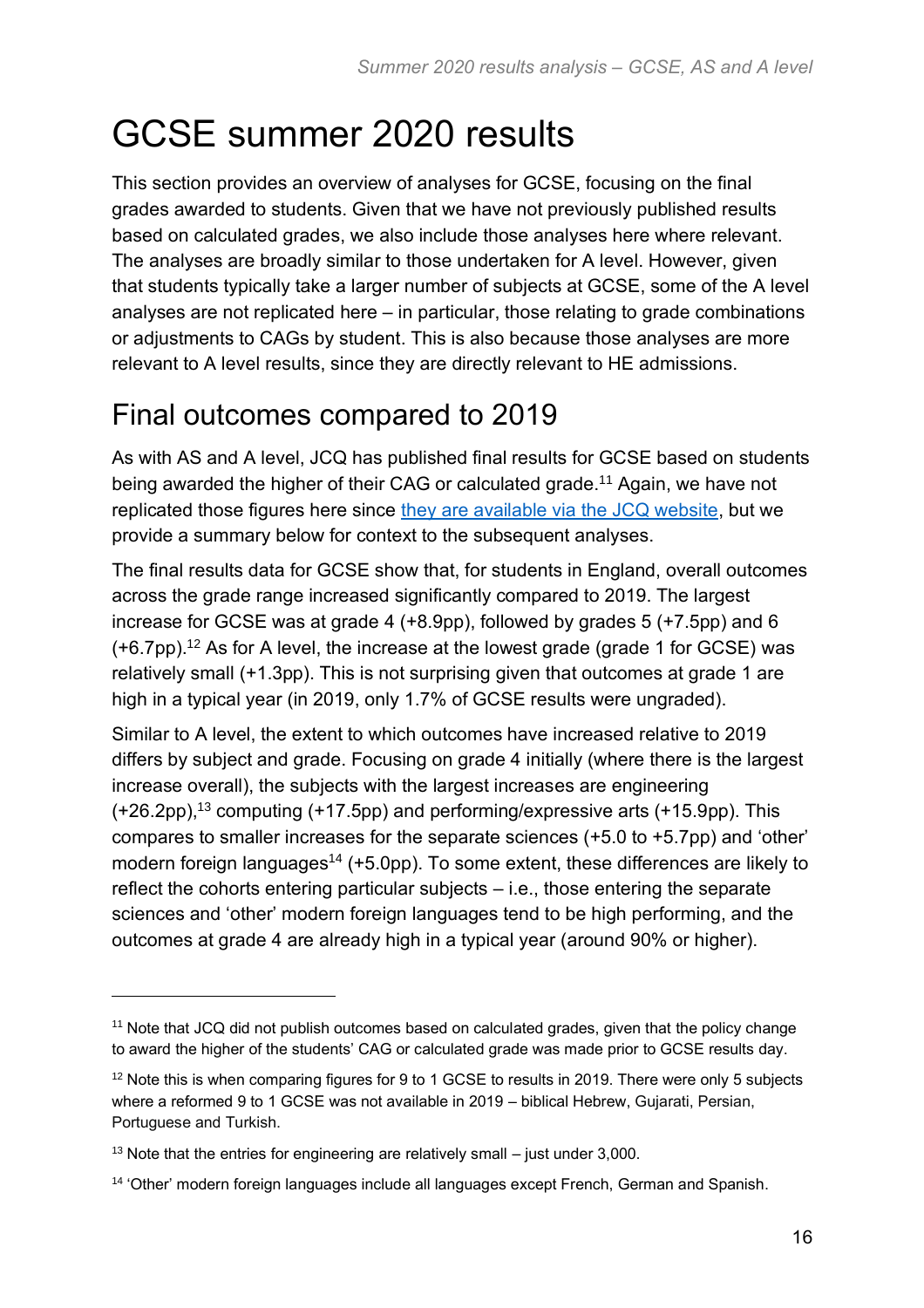The trends are slightly different at grade 7 although again, to some extent, this is likely to reflect the cohorts taking each subject. Outcomes increased to the greatest extent for 'other' science subjects (+17.0pp), <sup>15</sup> engineering and performing/expressive arts (both +15.1pp), and economics (+15.0pp), and by the smallest extent for 'other' modern foreign languages (+1.9pp), combined science (+2.9pp) and maths (+3.0pp). For some subjects, this is likely to reflect that there tends to be relatively fewer candidates achieving the higher grades. For example, for combined science, the grade 7 outcome in a typical year is relatively low (7.5%), since the more able students tend to enter the separate sciences (note that this is not the case for 'other' modern foreign languages, where outcomes in a typical year are around 67% at grade 7).

#### <span id="page-16-0"></span>Final outcomes by centre type

Similar to A level, we have considered outcomes by centre type based on calculated grades and final grades (Tables 10 and 11). This analysis includes centres with entries in both 2019 and 2020, and focuses on grades 7 and 4. Note that although the same centres are included in both years, the number of entries has increased fairly significantly in some cases. This means that some changes over time might have been expected even if assessments had been sat as normal in 2020, since it cannot be guaranteed that the additional entries are from candidates that would have performed similarly to those sitting the qualifications in 2019.

When considering the calculated grades, it is clear that for most centre types the outcomes are relatively close to those in 2019 at both grades 7 and 4 – with the biggest increase at grade 4 for sixth form colleges, tertiary colleges and FE establishments. This differs to A level where there are some larger increases compared to 2019, but that is likely due to there being relatively few small cohorts at GCSE (candidates in small cohorts received their CAGs due to the unreliability of the statistical evidence).

When considering the final grades, the outcomes are generally significantly higher than 2019. The extent of the increase, however, differs by centre type. At grade 7, the increase is greatest for independent and selective centres, while at grade 4, the increase is greatest for sixth form colleges, 'other' centres and secondary modern centres.

Similar to A level, the differences between centre types are likely to reflect, to some extent, the nature of the cohorts. Outcomes for independent and selective centres at the top grades in a typical year are considerably higher than for the majority of other centre types, hence there are more candidates in this part of the grade range.

<sup>&</sup>lt;sup>15</sup> 'Other' science subjects include astronomy, electronics and geology. Note that the entries are relatively small – around 2,500.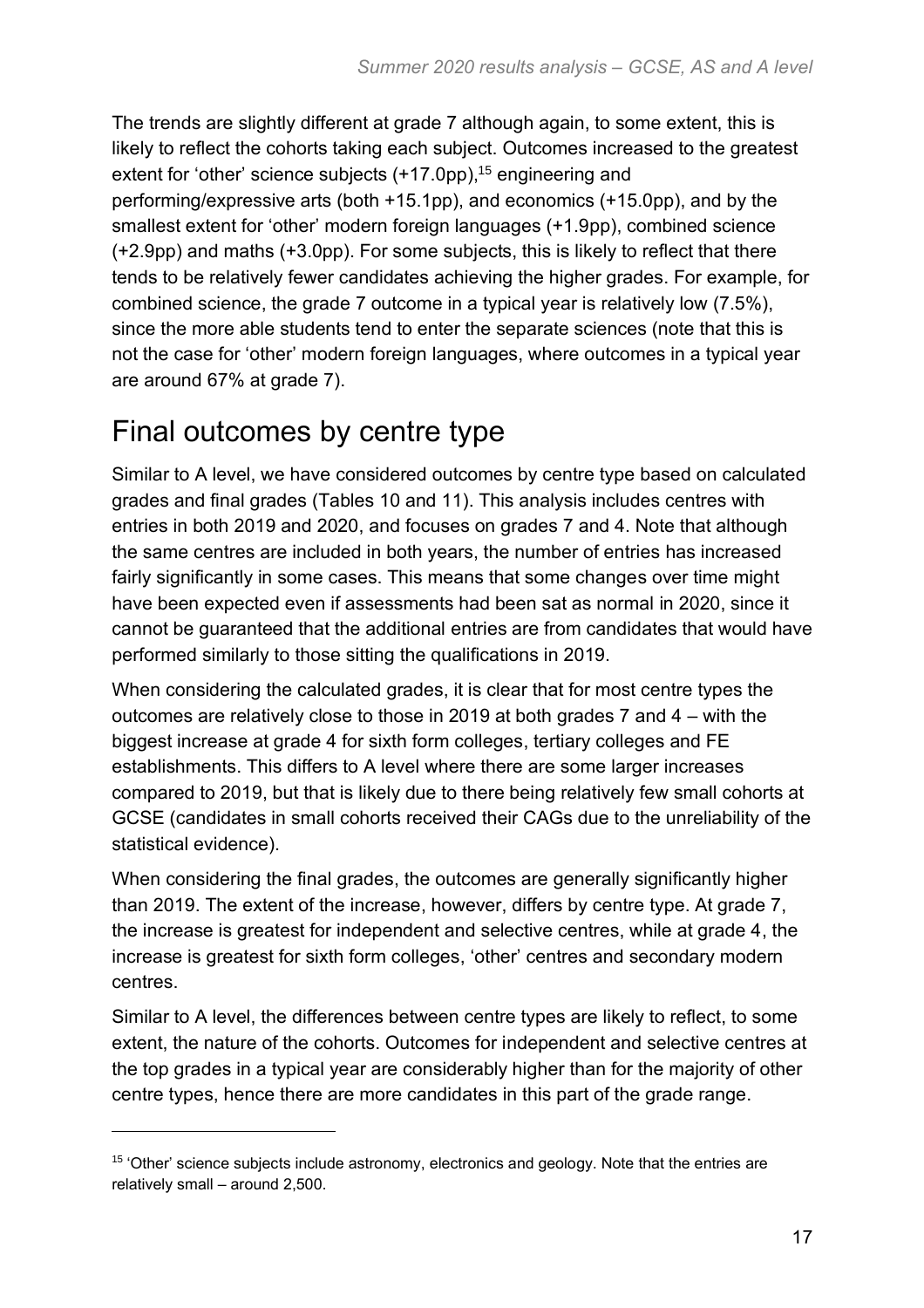Conversely, for FE establishments, sixth form and tertiary colleges, the percentage of students achieving the higher grades in a typical year is much lower, and it is likely that candidates are clustered around the middle of the grade range.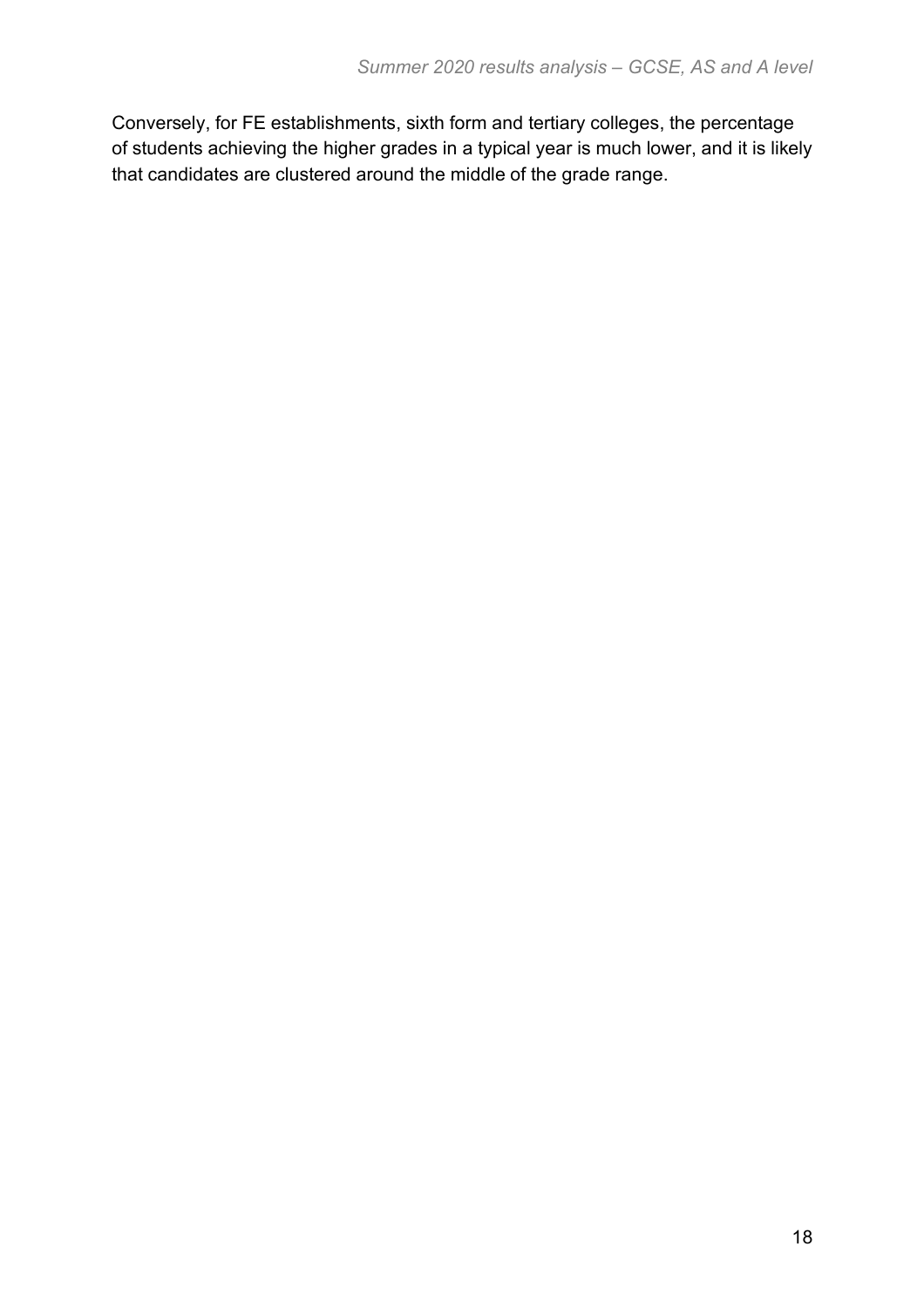| Centre Type             | N centres | Entries 2019 | Entries 2020 | Change in entries |
|-------------------------|-----------|--------------|--------------|-------------------|
| Academy                 | 2,006     | 2,725,428    | 2,790,370    | 64,942            |
| <b>FE Establishment</b> | 344       | 190,003      | 219,787      | 29,784            |
| Free Schools            | 141       | 70,854       | 78,868       | 8,014             |
| Independent             | 911       | 257,060      | 261,461      | 4,401             |
| Other (inc priv cands)  | 939       | 85,359       | 94,438       | 9,079             |
| Sec Comp or Middle      | 1,033     | 1,455,506    | 1,483,700    | 28,194            |
| Secondary Modern        | 69        | 79,613       | 81,064       | 1,451             |
| Secondary Selective     | 73        | 107,366      | 109,427      | 2,061             |
| Sixth Form College      | 107       | 27,792       | 30,014       | 2,222             |
| <b>Tertiary College</b> | 55        | 33,756       | 37,686       | 3,930             |

*Table 10. GCSE entries by centre type compared to 2019*

#### *Table 11. GCSE outcomes by centre type for calculated grades and final grades compared to 2019*

| Centre Type                | 2019 | 2019 | <b>Calc 2020</b> | <b>Calc 2020</b> | <b>Final 2020</b> | <b>Final 2020</b> | Calc-2019 | Calc-2019 | <b>Final-2019</b> | <b>Final-2019</b> |
|----------------------------|------|------|------------------|------------------|-------------------|-------------------|-----------|-----------|-------------------|-------------------|
|                            | G7   | G4   | G7               | G4               | G7                | G4                | G7        | G4        | G7                | G4                |
| Academy                    | 20.8 | 69.3 | 20.7             | 69.4             | 25.9              | 77.9              | $-0.1$    | 0.1       | 5.2               | 8.6               |
| <b>FE Establishment</b>    | 1.2  | 25.8 | 1.3              | 28.8             | 1.8               | 33.3              | 0.0       | 3.1       | 0.6               | 7.6               |
| Free Schools               | 20.6 | 69.2 | 20.5             | 69.8             | 26.0              | 78.7              | $-0.1$    | 0.6       | 5.4               | 9.5               |
| Independent                | 45.8 | 89.5 | 46.9             | 90.3             | 56.4              | 95.3              | 1.2       | 0.8       | 10.7              | 5.7               |
| Other (inc priv cands)     | 9.7  | 41.4 | 9.3              | 43.3             | 12.8              | 53.0              | $-0.4$    | 1.9       | 3.1               | 11.7              |
| Sec Comp or Middle         | 18.4 | 67.4 | 18.4             | 67.6             | 23.6              | 76.9              | 0.0       | 0.2       | 5.2               | 9.5               |
| Secondary Modern           | 13.7 | 61.4 | 13.4             | 61.4             | 17.7              | 71.7              | $-0.3$    | $-0.1$    | 4.1               | 10.3              |
| <b>Secondary Selective</b> | 57.3 | 96.7 | 56.6             | 96.5             | 64.9              | 98.9              | $-0.7$    | $-0.2$    | 7.6               | 2.2               |
| Sixth Form College         | 3.0  | 36.3 | 3.4              | 39.9             | 4.3               | 49.6              | 0.3       | 3.6       | 1.3               | 13.3              |
| <b>Tertiary College</b>    | 4.7  | 32.6 | 4.4              | 36.1             | 5.4               | 41.2              | $-0.3$    | 3.5       | 0.8               | 8.6               |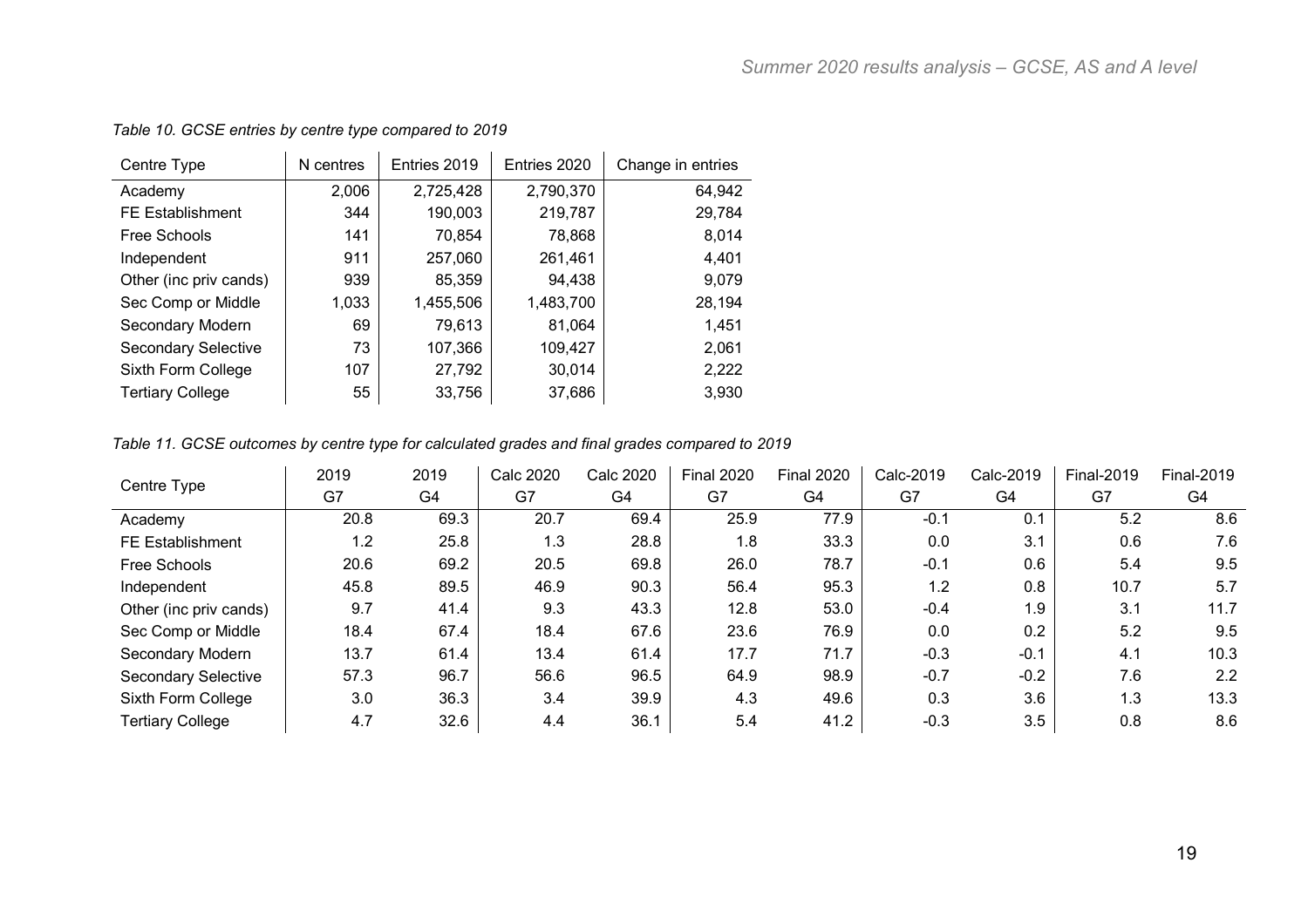## <span id="page-19-0"></span>Adjustments to CAGs

Tables 12 and 13 show the percentage of CAGs that were adjusted based on the standardisation process for GCSE, and the extent of these adjustments. GCSE combined science is presented separately since it is worth 2 GCSEs and is therefore graded on a 17-point (rather than 9-point) scale. Note that the grade changes for combined science relate to both grades – for example, a grade change of 2 grades means that both grades changed by 1 grade, such as changing from 5-4 to 4-3.

These figures show that the majority of calculated grades for single award GCSEs were the same as the CAG, and over 95% were either the same grade or within 1 grade of the CAG. For combined science, nearly 98% of calculated grades were the same grade or with 1 or 2 grades of the CAG, but the percentage of calculated grades that were the same as the CAG was lower (43.6%). The latter is not surprising given that there are more grades available for combined science, which increases the likelihood of a grade changing.

*Table 12. Percentage of GCSE CAGs unadjusted and adjusted by the standardisation model (excluding combined science)*

| Total     | -3 or<br>more<br>grades | $\overline{\phantom{a}}$<br>arades | $\overline{\phantom{0}}$<br>grade | Unadjusted | $+1$ grade | +2<br>grades | $+3$ or<br>more<br>grades |
|-----------|-------------------------|------------------------------------|-----------------------------------|------------|------------|--------------|---------------------------|
| 4,387,122 | 0.5                     | 3.9                                | 32.6                              | - 57. .    | 5.0        | 0.3          | <0.1                      |

*Table 13. Percentage of GCSE CAGs unadjusted and adjusted by the standardisation model (combined science)*

| $\tau$ otal | -5/6 or<br>more<br>grades | $-3/4$<br>grades | $-1/2$<br>grades | Unadjusted | $+1/2$<br>grades | $+3/4$<br>grades | +5/6 or<br>more<br>grades |
|-------------|---------------------------|------------------|------------------|------------|------------------|------------------|---------------------------|
| 407,354     |                           |                  | 42.8             | 43.6       | 114              | 0.3              | <0.1                      |

## <span id="page-19-1"></span>Final grades

The figures above show that, for the majority of students, the calculated grade was the same as the CAG, and only a small proportion of students had a calculated grade that was higher than their CAG. It therefore follows that the majority of final grades awarded to students were the same as the CAGs. This includes instances where the calculated grade was the same as, or lower than, the CAG.

When all GCSEs are considered (including combined science), 94.1% of the final grades awarded were the same as the CAGs, and the remaining 5.9% were calculated grades. The former includes instances where the calculated grade was the same as the CAG (just under 60% of these cases), and where the calculated grade was lower than the CAG (the remaining 40%).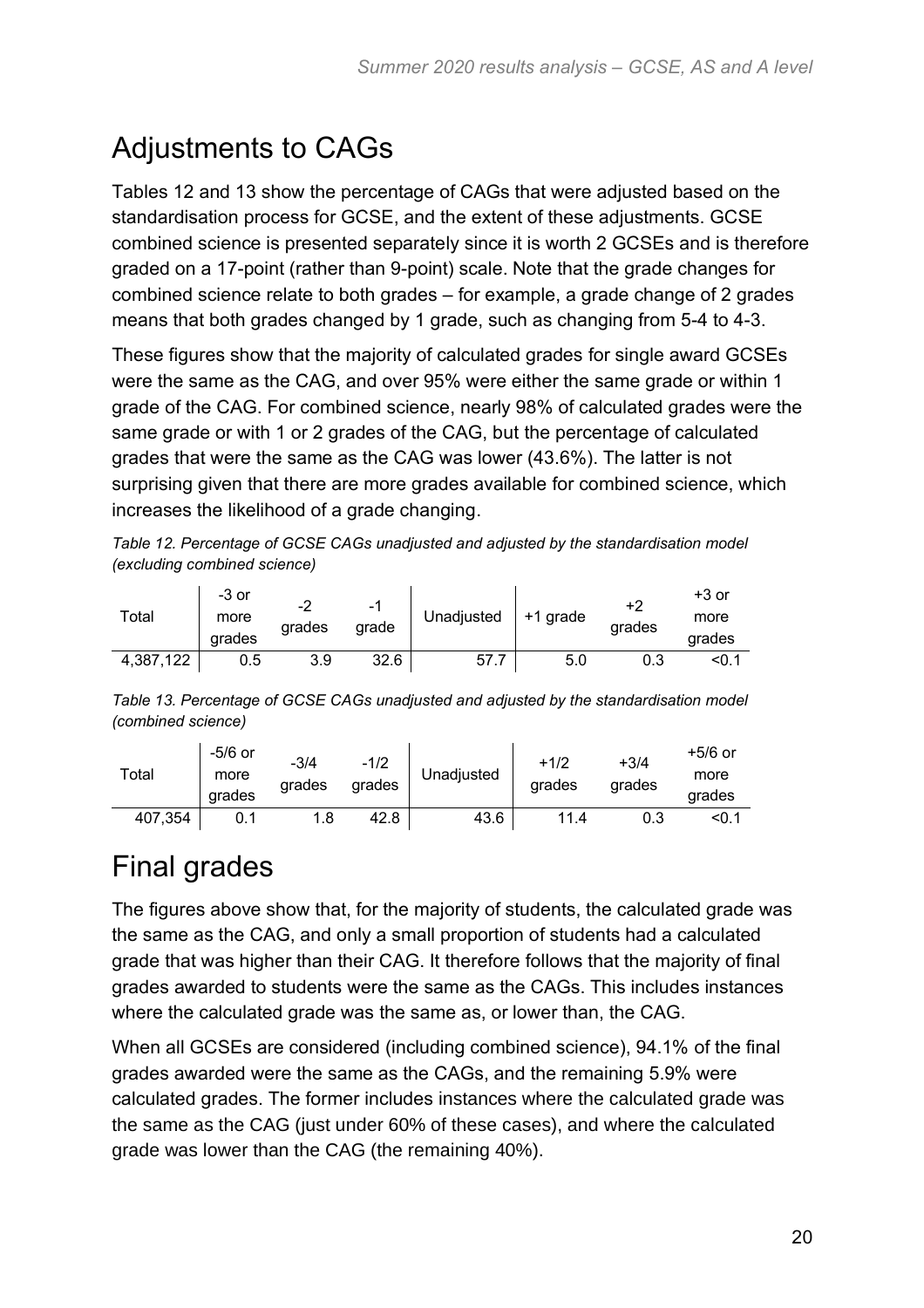<span id="page-20-0"></span>

|             | Total     |           | Final grade = $CAG$   Final grade = calculated grade |
|-------------|-----------|-----------|------------------------------------------------------|
| <b>GCSE</b> | 4,794,476 | 4,513,949 | 280.527                                              |

*Table 14. Final grades awarded to students – GCSE*

#### Adjustments to CAGs by centre type

Similar to A level, we have included data below on the percentage of CAGs that were adjusted by centre type. As previously outlined, these figures should be interpreted with caution given that they are influenced by the generosity of the CAGs submitted by centres, and the proportion of small cohorts within each institution type.

Table 15 shows that FE establishments, tertiary colleges and 'other' centres had the greatest percentage of upwards adjustments to CAGs, while FE establishments, tertiary colleges and sixth form colleges had the lowest percentage of downwards adjustments to CAGs. As discussed previously, this is likely to reflect the extent of the generosity in the CAGs, as well as the proportion of small cohorts within a subject and centre type.

| Centre type                | Number of candidates | % adjusted down | % unadjusted | % adjusted up |
|----------------------------|----------------------|-----------------|--------------|---------------|
| Academy                    | 2,558,121            | 38.7            | 55.7         | 5.6           |
| <b>FE Establishment</b>    | 218,697              | 14.4            | 74.1         | 11.5          |
| Free Schools               | 76,012               | 36.9            | 55.9         | 7.2           |
| Independent                | 248,835              | 38.4            | 56.7         | 4.9           |
| Other (inc priv cands)     | 92,322               | 33.2            | 58.0         | 8.8           |
| Sec Comp or Middle         | 1,352,862            | 41.0            | 53.6         | 5.4           |
| Secondary Modern           | 73,367               | 40.9            | 53.1         | 6.0           |
| <b>Secondary Selective</b> | 107,429              | 30.9            | 66.4         | 2.6           |
| Sixth Form College         | 29,541               | 24.4            | 68.0         | 7.6           |
| <b>Tertiary College</b>    | 37,204               | 16.7            | 73.8         | 9.5           |
| <b>All Centres</b>         | 4,794,390            | 37.7            | 56.5         | 5.9           |

*Table 15. Adjustments to GCSE CAGs by centre type*

## <span id="page-20-1"></span>Grade 9 in reformed GCSE subjects

[Summer 2020 was the first year that reformed 9 to 1 GCSEs were available in all](https://www.gov.uk/government/publications/get-the-facts-gcse-and-a-level-reform/get-the-facts-gcse-reform)  [subjects \(53 subjects\).](https://www.gov.uk/government/publications/get-the-facts-gcse-and-a-level-reform/get-the-facts-gcse-reform) As in previous years, we have calculated the number of 16 year-old students in England who entered 7 or more GCSEs and received a grade 9 in all subjects. Table 16 shows that, based on the calculated grades, the number of students receiving straight grade 9s was slightly higher than in previous years – 966 students compared to 837 in 2019 and 732 in 2018 (note that in 2018 there were only 23 reformed subjects available).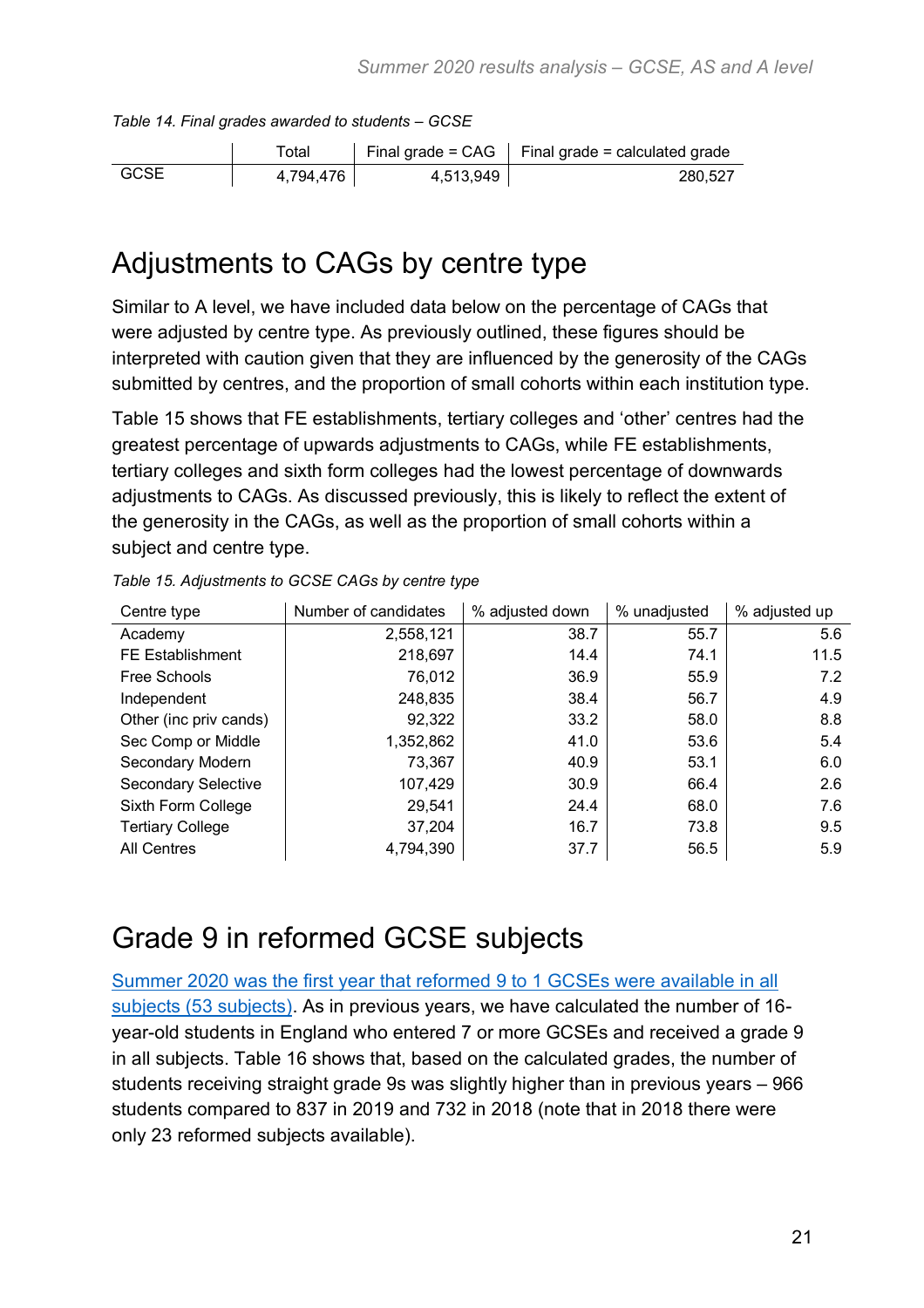When considering the final grades, the number of students with all grade 9s is significantly higher (2,438). This is not surprising given that the CAGs submitted by centres were more generous than outcomes in 2019, and the final grades were largely the same as the CAGs.

The gender split for students receiving all grades 9s is not dissimilar to previous years – just under two-thirds of students are female, regardless of whether the calculated or final grade are considered.

| Number of GCSEs | Final grades | Calculated grades |  |
|-----------------|--------------|-------------------|--|
|                 | 198          | 86                |  |
| 8               | 289          | 100               |  |
| 9               | 656          | 244               |  |
| 10              | 997          | 410               |  |
| 11              | 273          | 115               |  |
| 12              | 25           | 11                |  |
| Total           | 2,438        | 966               |  |

*Table 16. Number of 16-year-old students receiving grade 9s in all GCSEs*

#### <span id="page-21-0"></span>Post-16 outcomes for English language and maths

On GCSE results day each year, [we typically publish outcomes for post-16 students](https://www.gov.uk/government/news/guide-to-gcse-results-for-england-2019)  [in English language and maths,](https://www.gov.uk/government/news/guide-to-gcse-results-for-england-2019) broken down by age (for example, 17-year-olds, 18 year-olds, and 19+).<sup>16</sup> The corresponding figures for 2020 based on final grades are presented below, compared to 2019.

For both subjects, and at both grades, outcomes are the same or higher than outcomes in 2019 for each age group. This is not surprising considering that the CAGs submitted by centres were generally higher than results in previous years.

There are significant differences in the increases at each grade, but this is likely to reflect the nature of the post-16 cohort. For example, many post-16 students will be re-entering these subjects with the aim of achieving a grade 4. As such, the outcomes at grade 7 in a typical year are relatively low, indicating that there are relatively few post-16 students around the top of the grade range. This is less the case at grade 4, and the majority of candidates are likely to be clustered close to, or just below, this grade.

<sup>&</sup>lt;sup>16</sup> Note that JCQ also publish post-16 outcomes, but do not break this down by age group.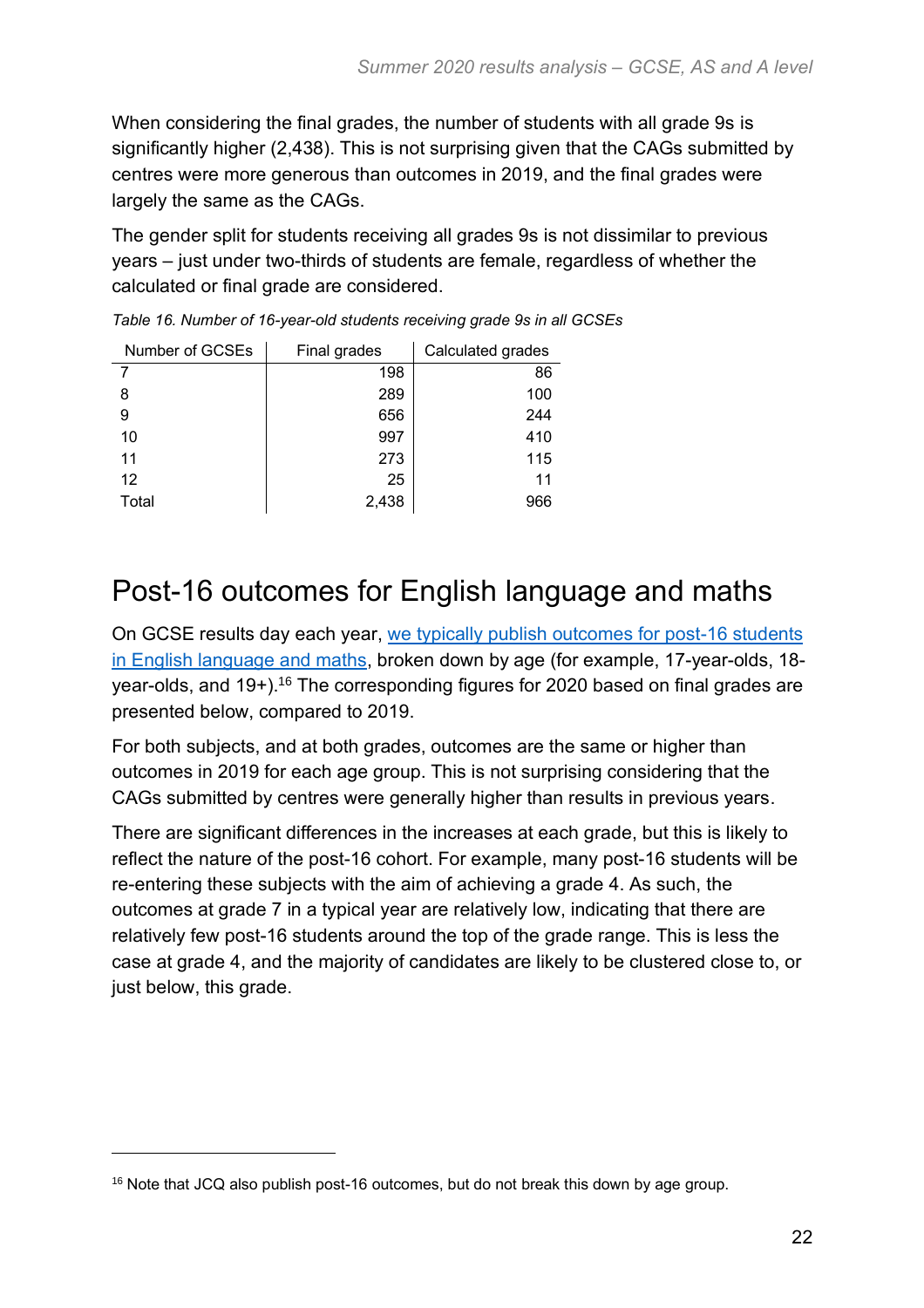| Subject          | ້<br>ຼ<br>Age | ັ<br>2019 G7     | 2019 G4 | 2020 G7 | 2020 G4 | 2020-<br>2019 G7 | 2020-<br>2019 G4 |
|------------------|---------------|------------------|---------|---------|---------|------------------|------------------|
| English language | 17            | 1.2              | 30.5    | 1.3     | 39.8    | 0.1              | 9.3              |
|                  | 18            | 0.4              | 23.9    | 0.4     | 34.4    | 0.0              | 10.5             |
|                  | $19+$         | $2.2\phantom{0}$ | 36.5    | 3.8     | 44.8    | 1.6              | 8.3              |
| Maths            | 17            | 1.3              | 21.5    | 1.6     | 33.3    | 0.3              | 11.8             |
|                  | 18            | 0.3              | 13.4    | 0.5     | 26.9    | 0.2              | 13.5             |
|                  | $19+$         | 1.7              | 28.1    | 2.8     | 38.7    | 1.1              | 10.6             |

*Table 17. Post-16 GCSE English language and maths outcomes compared to 2019 – final grades*

#### <span id="page-22-0"></span>Classification concordance between NRT and GCSE

As part of our analyses, we have also considered the relationship between outcomes in the National Reference Test (NRT) and GCSE English language and maths, for those students that sat the NRT and can be matched to their GCSE results [\(further](https://www.gov.uk/government/publications/the-national-reference-test-in-2020)  [information on the NRT is available here\)](https://www.gov.uk/government/publications/the-national-reference-test-in-2020). We have [previously published analyses of](https://www.gov.uk/government/publications/contextual-information-about-the-national-reference-test)  [the classification concordance between the NRT and GCSE](https://www.gov.uk/government/publications/contextual-information-about-the-national-reference-test) grades for 2017 to 2019 – that is, how often students receive the same or higher/lower classification at a key grade boundary in the two assessments. This showed that the level of classification concordance varied slightly depending on the grade being considered, but was reasonably high and very stable across the years.<sup>17</sup>

On the assumption that the level of classification concordance between the NRT and GCSE in 2020 would have remained comparable to previous years if there had been no pandemic and GCSE exams had gone ahead, we can analyse the classification concordance between NRT 2020 and alternative GCSE grades of summer 2020.

Table 18 presents the level of classification concordance between NRT and actual GCSE grades in 2019 and between NRT and calculated and final grades in 2020, for each key grade boundary in each subject. A higher level of classification concordance can be seen in maths than in English. In both subjects, more classification concordance can be found at the grade 7/6 boundary than at grade 4/3, and likewise more at grade 4/3 than at grade 5/4.

<sup>&</sup>lt;sup>17</sup> As noted in our previous publication, differences between the NRT and GCSE mean we would not expect a perfect relationship between NRT and GCSE performance. For example, although the NRT and GCSEs examine the same content, the NRT is shorter, and varies in question style and format. Another difference is that GCSE exams take place months after the NRT, and NRT participants may improve their knowledge and skills to different degrees in the intervening months. Further, the NRT is low-stakes while GCSEs are high-stakes. Stakes can interact with student ability, test subject, test motivation and test anxiety in complex ways in affecting test performance. These differences have been taken account of in setting the NRT grade standards. Any change in the relationship between NRT and GCSE performance over the years would signal a possible change in the effect of some or all of these differences on test performance.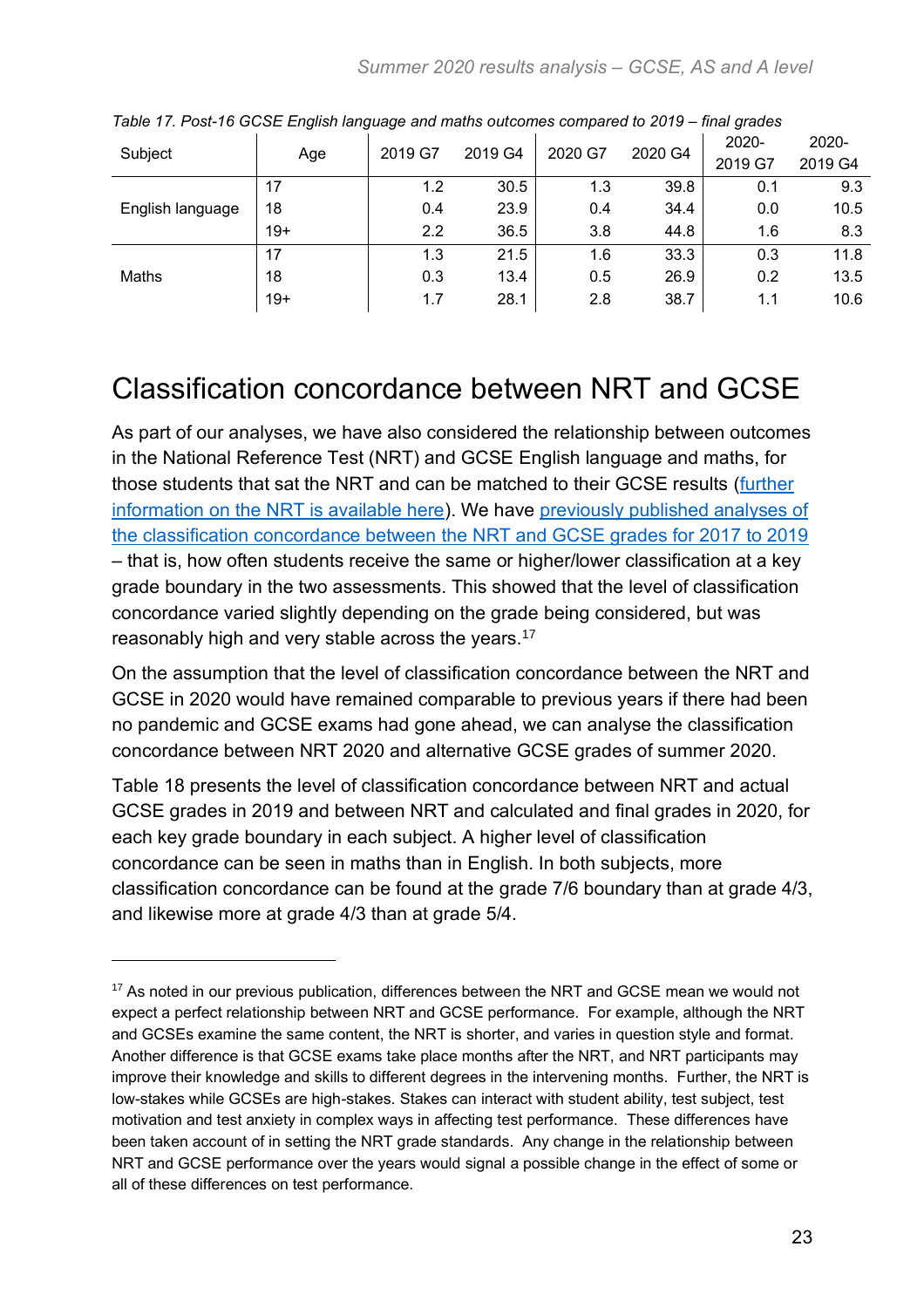When comparing calculated and final grades, it is apparent that calculated grades show the most classification concordance, matching the level found with NRT and actual GCSE grades in previous years at all key grade boundaries in both subjects. The differences from final grades are small and only the difference at the grade 7/6 boundary in English is statistically significant.

As for the disconcordance patterns, under-performance at the NRT (relative to GCSE) has almost always been more common than over-performance. In 2020, the dominance of NRT under-performance over NRT over-performance as a pattern of classification disconcordance has increased, considerably in English and modestly in maths, under final grades, but not under calculated grades, which underlines the generosity of the final grades.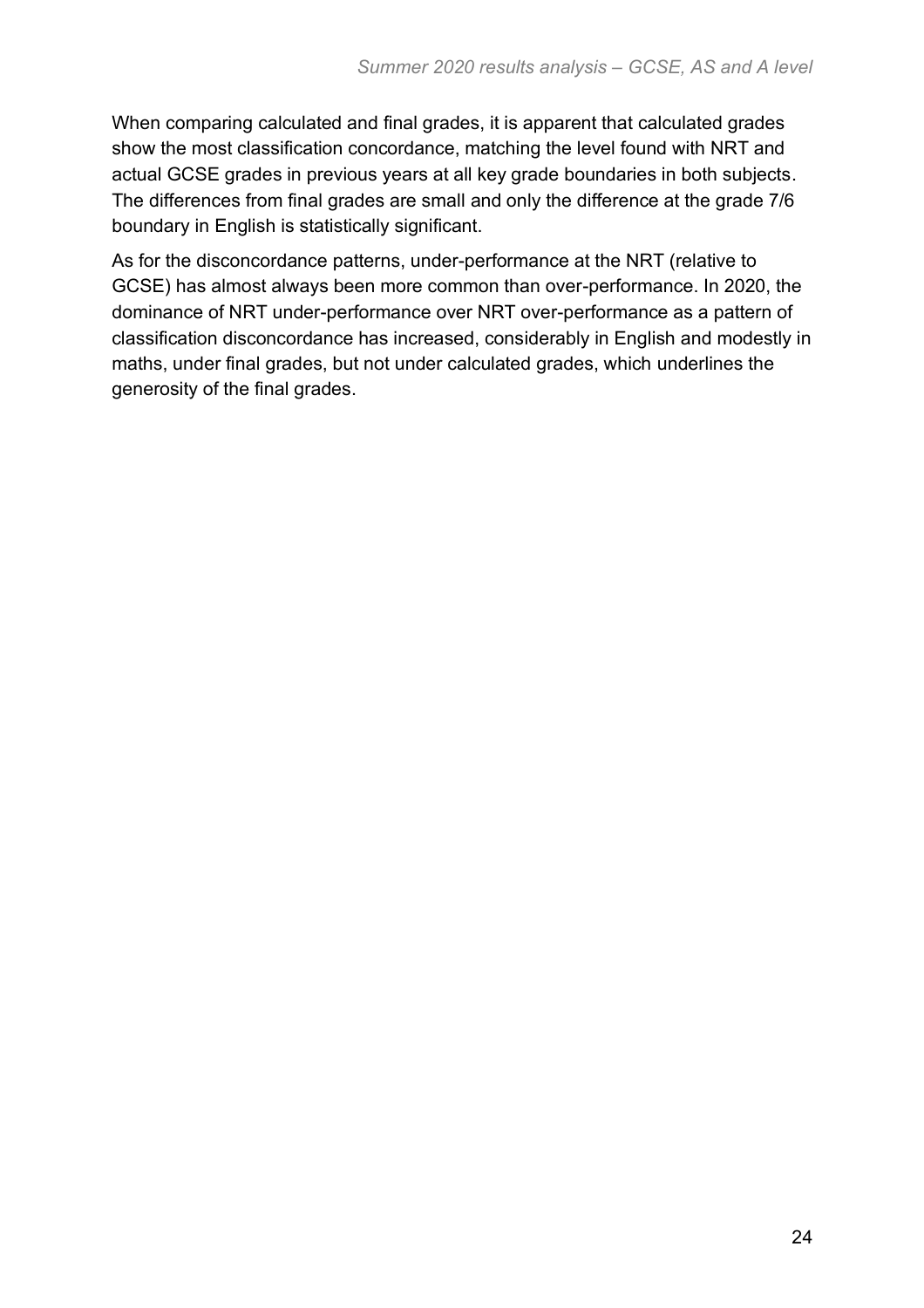|                                                                                                                                 | 2019 NRT x GCSE |        | 2020 NRT x Calculated |        | 2020 NRT x Final |        |
|---------------------------------------------------------------------------------------------------------------------------------|-----------------|--------|-----------------------|--------|------------------|--------|
| <b>English</b>                                                                                                                  |                 |        |                       |        |                  |        |
| Grade 7/6                                                                                                                       |                 |        |                       |        |                  |        |
| Concordant                                                                                                                      | 84.08           | (0.57) | 83.83                 | (0.64) | 81.29            | (0.72) |
| Disconcordant: NRT>GCSE                                                                                                         | 6.62            | (0.48) | 7.28                  | (0.47) | 5.49             | (0.43) |
| Disconcordant: NRT <gcse< td=""><td>9.30</td><td>(0.48)</td><td>8.90</td><td>(0.46)</td><td>13.22</td><td>(0.59)</td></gcse<>   | 9.30            | (0.48) | 8.90                  | (0.46) | 13.22            | (0.59) |
| Grade 5/4                                                                                                                       |                 |        |                       |        |                  |        |
| Concordant                                                                                                                      | 73.69           | (0.75) | 74.80                 | (0.66) | 73.42            | (0.70) |
| Disconcordant: NRT>GCSE                                                                                                         | 9.39            | (0.59) | 9.17                  | (0.53) | 6.41             | (0.48) |
| Disconcordant: NRT <gcse< td=""><td>16.92</td><td>(0.69)</td><td>16.03</td><td>(0.60)</td><td>20.17</td><td>(0.68)</td></gcse<> | 16.92           | (0.69) | 16.03                 | (0.60) | 20.17            | (0.68) |
| Grade 4/3                                                                                                                       |                 |        |                       |        |                  |        |
| Concordant                                                                                                                      | 76.00           | (0.67) | 76.97                 | (0.68) | 75.74            | (0.72) |
| Disconcordant: NRT>GCSE                                                                                                         | 7.60            | (0.44) | 7.12                  | (0.45) | 3.89             | (0.37) |
| Disconcordant: NRT <gcse< td=""><td>16.39</td><td>(0.64)</td><td>15.91</td><td>(0.66)</td><td>20.37</td><td>(0.76)</td></gcse<> | 16.39           | (0.64) | 15.91                 | (0.66) | 20.37            | (0.76) |
| <b>Maths</b>                                                                                                                    |                 |        |                       |        |                  |        |
| Grade 7/6                                                                                                                       |                 |        |                       |        |                  |        |
| Concordant                                                                                                                      | 89.13           | (0.48) | 88.69                 | (0.47) | 88.34            | (0.51) |
| Disconcordant: NRT>GCSE                                                                                                         | 5.53            | (0.38) | 5.48                  | (0.36) | 4.20             | (0.35) |
| Disconcordant: NRT <gcse< td=""><td>5.35</td><td>(0.35)</td><td>5.83</td><td>(0.36)</td><td>7.46</td><td>(0.39)</td></gcse<>    | 5.35            | (0.35) | 5.83                  | (0.36) | 7.46             | (0.39) |
| Grade 5/4                                                                                                                       |                 |        |                       |        |                  |        |
| Concordant                                                                                                                      | 84.12           | (0.56) | 84.64                 | (0.60) | 84.12            | (0.61) |
| Disconcordant: NRT>GCSE                                                                                                         | 6.87            | (0.39) | 6.65                  | (0.44) | 4.03             | (0.33) |
| Disconcordant: NRT <gcse< td=""><td>9.01</td><td>(0.46)</td><td>8.71</td><td>(0.52)</td><td>11.85</td><td>(0.57)</td></gcse<>   | 9.01            | (0.46) | 8.71                  | (0.52) | 11.85            | (0.57) |
| Grade 4/3                                                                                                                       |                 |        |                       |        |                  |        |
| Concordant                                                                                                                      | 87.09           | (0.59) | 87.77                 | (0.51) | 87.58            | (0.54) |
| Disconcordant: NRT>GCSE                                                                                                         | 4.82            | (0.34) | 4.54                  | (0.36) | 2.80             | (0.27) |
| Disconcordant: NRT <gcse< td=""><td>8.09</td><td>(0.44)</td><td>7.69</td><td>(0.46)</td><td>9.62</td><td>(0.51)</td></gcse<>    | 8.09            | (0.44) | 7.69                  | (0.46) | 9.62             | (0.51) |

*Table 18. NRT/GCSE classification concordance at key grade boundaries in 2019-2020 (standard error in brackets)*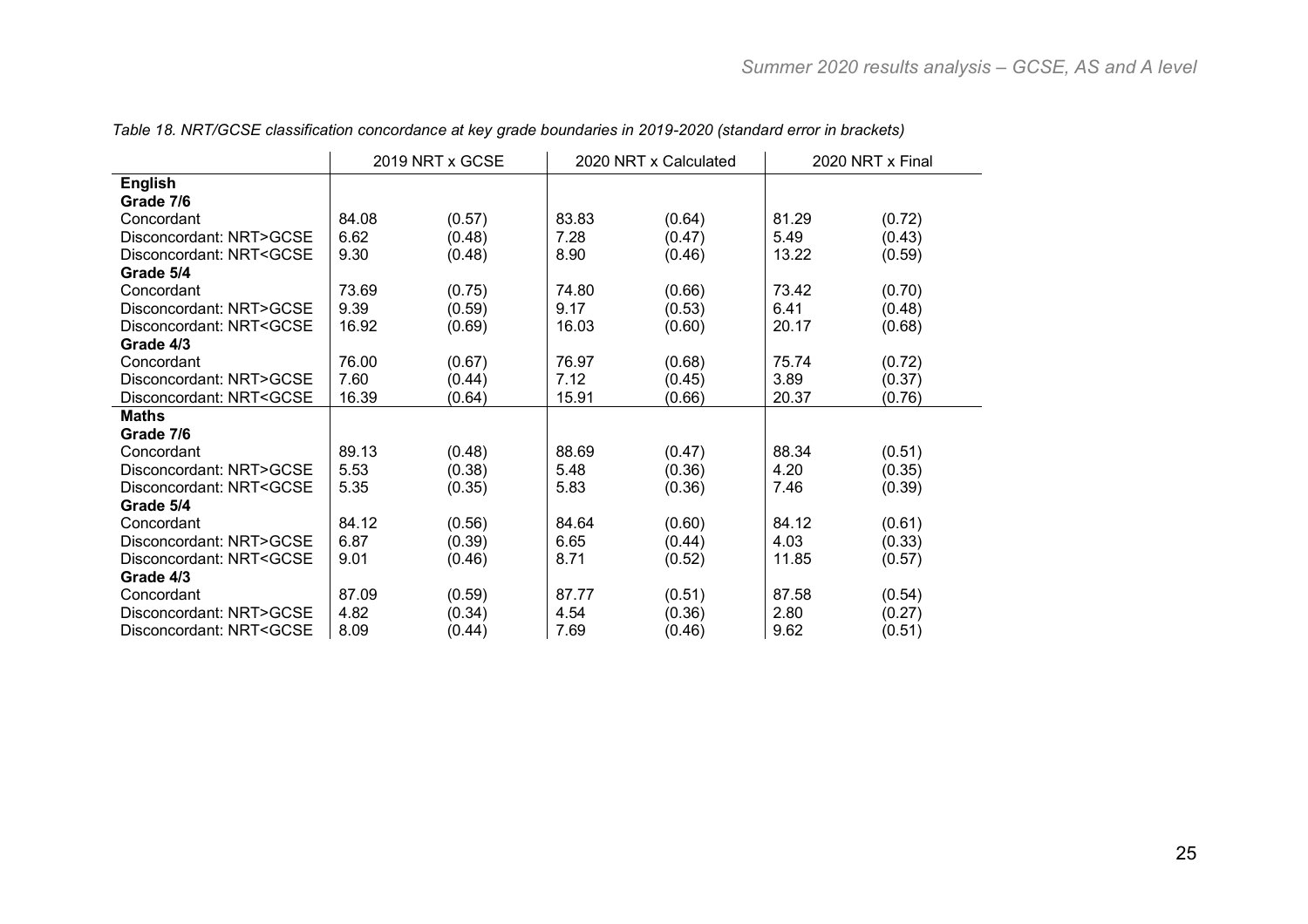#### <span id="page-25-0"></span>**Summary**

This report has provided an update on the analyses published in our interim report, alongside further analyses that are likely to be of interest to stakeholders. We are publishing these analyses in the interests of transparency and so that stakeholders interested in the outcomes of the standardisation model and/CAGs/final grades have a more complete picture.

There has been continued interest in analyses of calculated grades and final grades and we are now working with the Department for Education, Ofsted, and the University and Colleges Admissions Service (UCAS) to make available the data we used in 2020 awarding, alongside a wider range of data, to support further transparency. This will enable further analysis – including consideration of the relationship between summer 2020 results and other measures (such as university application and attainment data) – and further review of the standardisation model we used. We plan to make the range of data available to independent, accredited researchers via the Office for National Statistics' Secure [Research](https://www.ons.gov.uk/aboutus/whatwedo/statistics/requestingstatistics/approvedresearcherscheme) Service. This data-sharing project aims to support Ofqual and the wider system to learn from this summer's awarding process. We hope that researchers will be able to apply to access this data from early 2021.